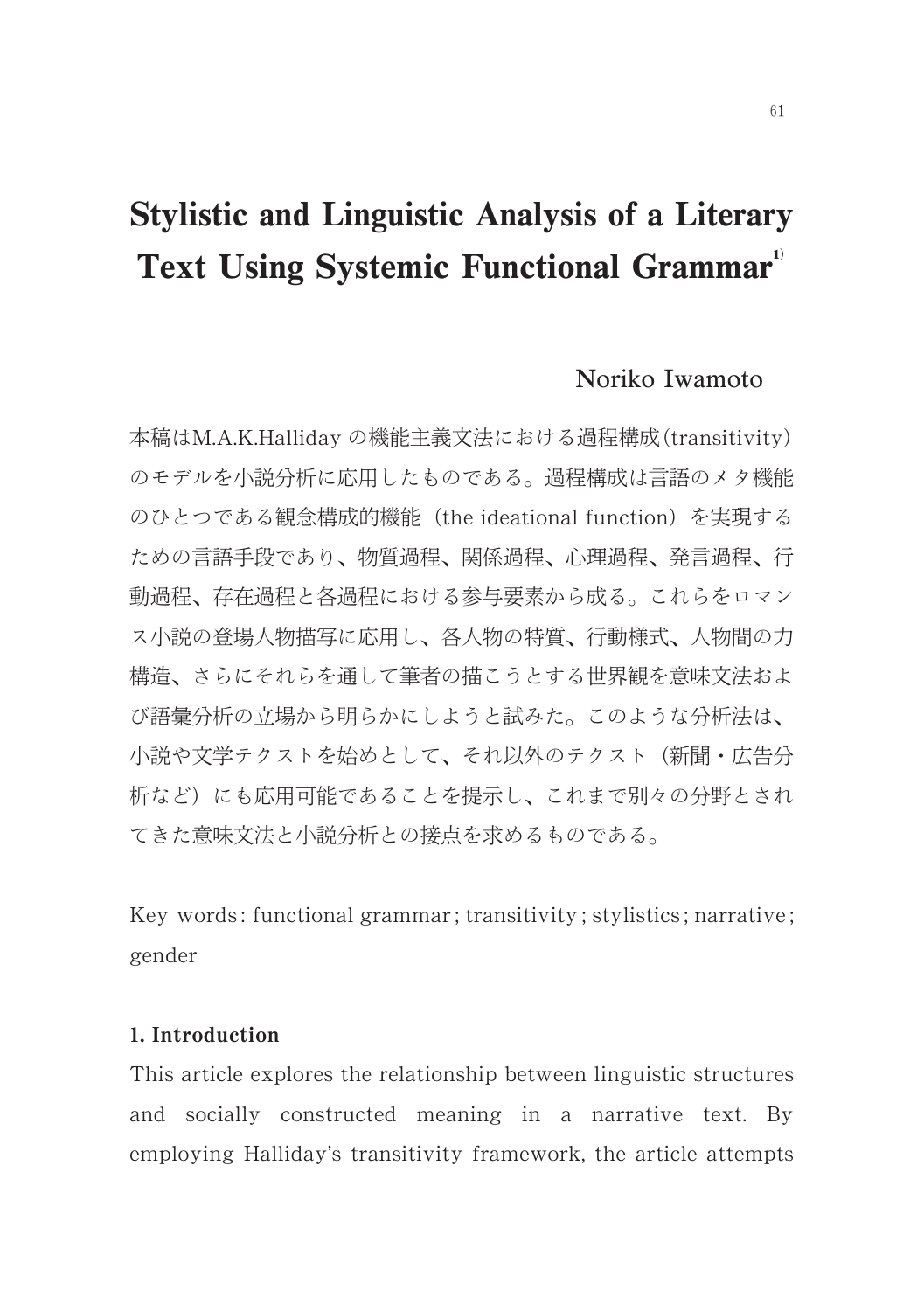to reveal the ideology and power relations that underpin a literary text from a semantico-grammatical point of view. This study seeks common ground where systemic grammar and narrative, which have long been considered separate disciplines, can meet.

## 1. 1 Narrative as a linguistically constructed world

We humans beings often put our experiences and thoughts into stories. Narrative refers to storytelling, both written and spoken, including oral narrative. A narrative constructs a world using various linguistic resources. A narrative is a microcosm of how people act, feel, and think, and what they value as an individual or as a member of a community or institution. There are various methods for, and theories of, narrative analysis and its presentation. One of the most widely adopted is that of Labov and Waletsky (1967), who presented structural stages for narrative analysis that have been widely accepted. The stages are  $: 1$ . Abstract, 2. Orientation, 3. Complicating Action, 4. Evaluation, 5. Results / Resolution, 5. Coda (Labov and Waletsky 1967).<sup>2)</sup> It is important to note the ways in which the structural stages of a narrative can be ordered, controlled, and even manipulated in order to encode ideological assumptions, and also to get across some ideas. This is especially true of the evaluation stage (which is a sort of representation) of narrative, where many linguistic devices can be used. In this way, "the ability to narrate has to be seen as a creative artifact and therefore not necessarily a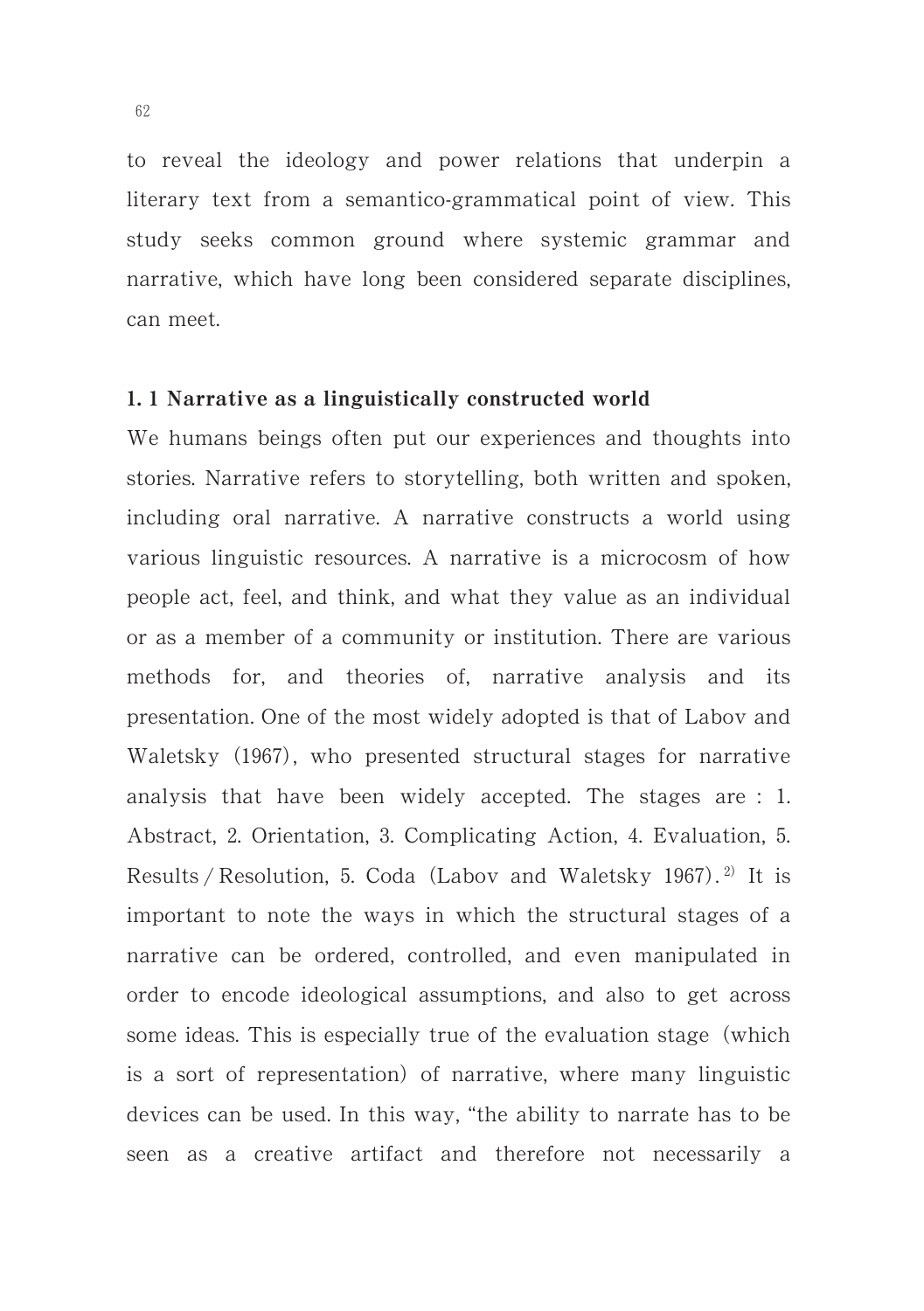representation...of actual events" (Davies 2005: 99).

Critical discourse analysis (CDA), a politicized school of discourse analysis, attempts to uncover the underlying ideology or worldview of the text under consideration. For example, Fairclough (1989, 1995), Fowler (1977, 1986), and Fowler, Hodge, Kress, and Trew (1979) adopt various linguistic analyses, including transitivity and modality, to uncover ideas and evaluation in newspapers, advertisements, narratives, and other texts and to reveal that they are not objective retellings of what actually happened or occurring events, but socially and ideologically situated retellings. By extension, Bell (2000) makes significant points about the ways that institutional structure influences discourse type. As such, narrative research should be interdisciplinary, blurring and crossing boundaries of linguistic and social studies and literary pursuit.

One of the regrettable points about the critical discourse analysis tradition is that they seem to have given the impression that their approach has been focused on foregrounding examples of linguistic and stylistic deviance. An important point this article hopes to make is that linguistic, stylistic, or interdisciplinary analysis of a text should not always be oriented towards uncovering examples of deviant linguistic patterns ; it can be used beneficially for clarifying characteristics and meanings in any text  $-$  whether conventional or nonconventional features  $$ including literary and nonliterary ones.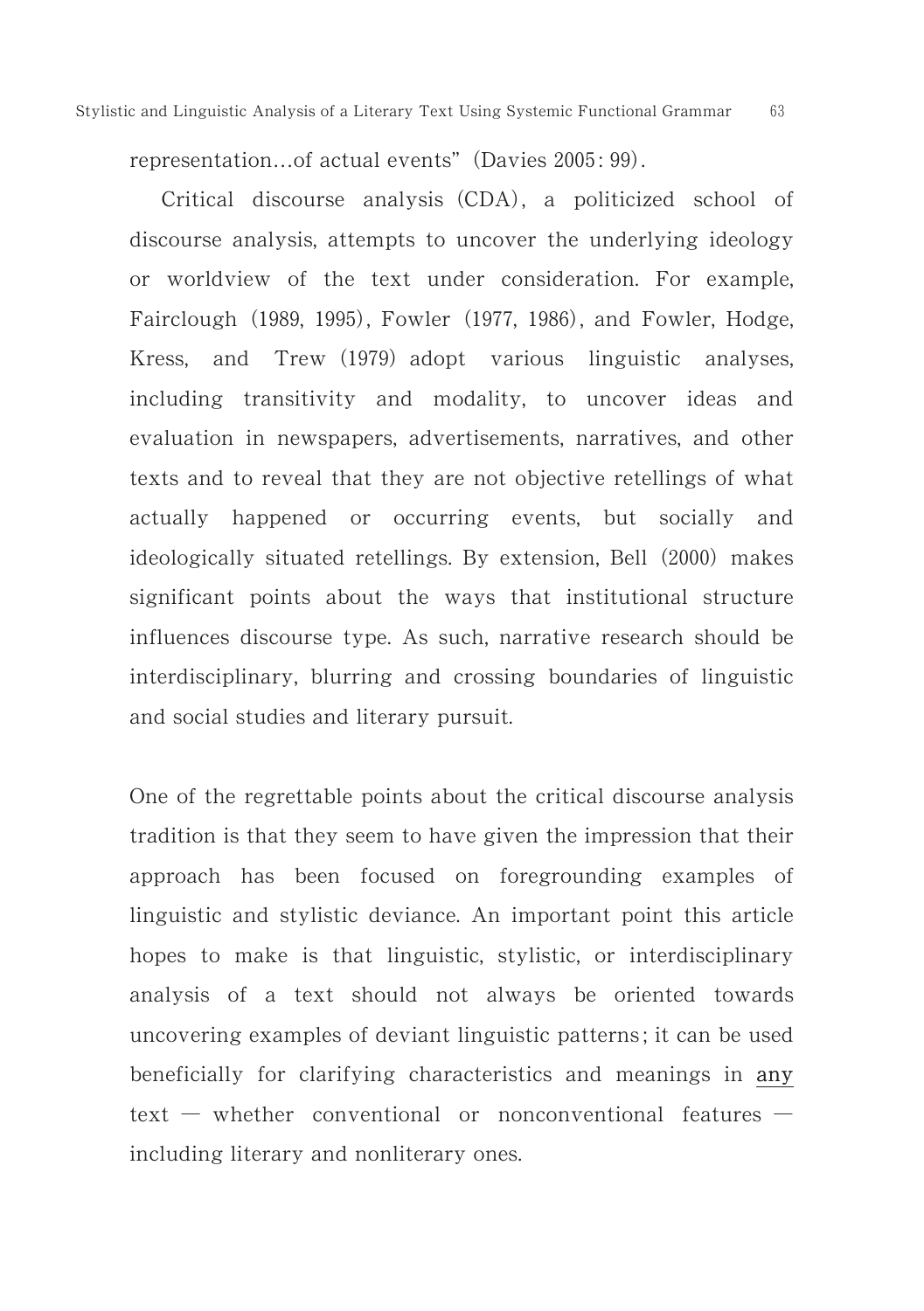1. 2. Pioneering linguistic and stylistic analyses of literary texts This section introduces some of the previous literature that illustrates how power relations and conventional or nonconventional attitudes towards life are reflected in language patterns.

As a groundbreaking example of nonstandard usage of language expressing a worldview, Halliday's article (1971) "Linguistic function and literary style: An inquiry into the language of William Golding's *The Inheritors*" is an influential one. In this work Halliday discusses the patterns of transitivity, including what processes, participants, and circumstances (these terms are explained in section 2. 1.) occur in the clause or sentence. He proceeds to illustrate how they are used by Golding to imply "cognitive limitation," a decreased sense of causation and an incomplete recognition of how human beings can control the world, as experienced by the main character, Lok, a Neanderthal man whose world is being taken control of by the people of a more "advanced" world. Also, there is Kennedy's (1982) analysis of a scene from Joseph Conrad's The Secret Agent. Kennedy analyzes the verbs used, examining why the sequential murder scene in the story stylistically gives the impression of distance and detachment, as if the murderer were not responsible for what she was doing. In the same article Kennedy also analyzes Joyce's "Two Gallants" from the collection Dubliners, clarifying the power relationship between the two men using some elements of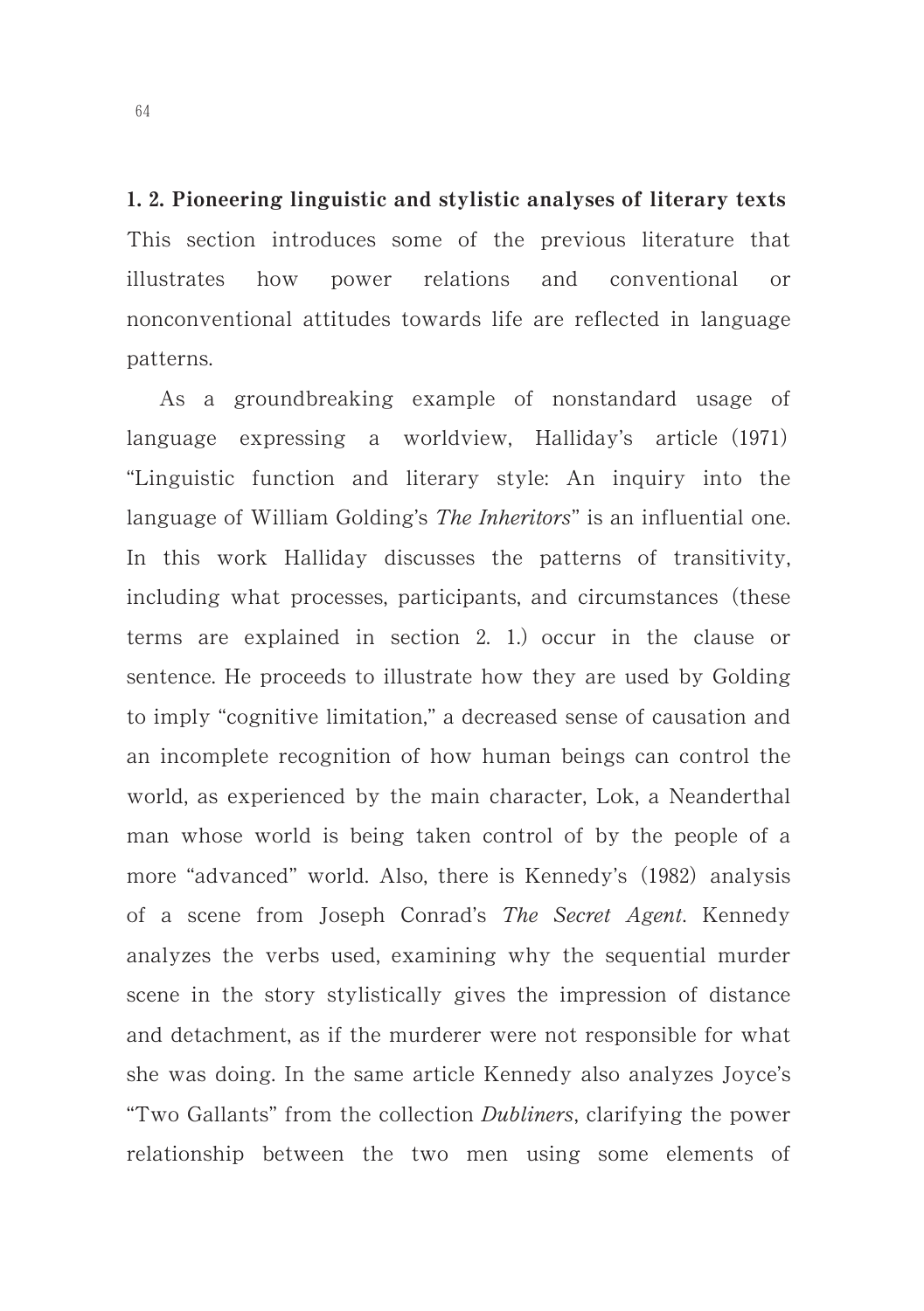systemic functional grammar. There is Burton's (1982) feminist stylistic analysis of a sequence from Sylvia Plath's The Bell Jar. Burton reveals an unequal power relationship between the medical staff (the doctor and a nurse) and a female patient, and thus demonstrates that the helpless patient could not influence anything in regard to communication and other things going on in the hospital, while the doctor and the nurse actively influenced what was happening. Similar to this is Kies's (1992) "The uses of passivity: Suppressing agency in Nineteen eighty-four," which analyzes the main linguistic features of George Orwell's masterpiece. Kies's analysis reveals how the actions and thoughts of a man in a totalitarian state are rendered passive and helpless by the power of the state. Robson and Stockwell (2005) introduce lexical and discoursal patterns and other linguistic devices employed in writings for women, including cooking recipes.

## 2. Transitivity theory

Halliday's transitivity theory provides a useful linguistic framework for uncovering the main linguistic features of a certain literary discourse. The analysis of transitivity and its application to literary discourse in this article basically follows Halliday's theoretical framework. This section introduces the theory, and section 4 has to do with the application of transitivity to its use in literary discourse.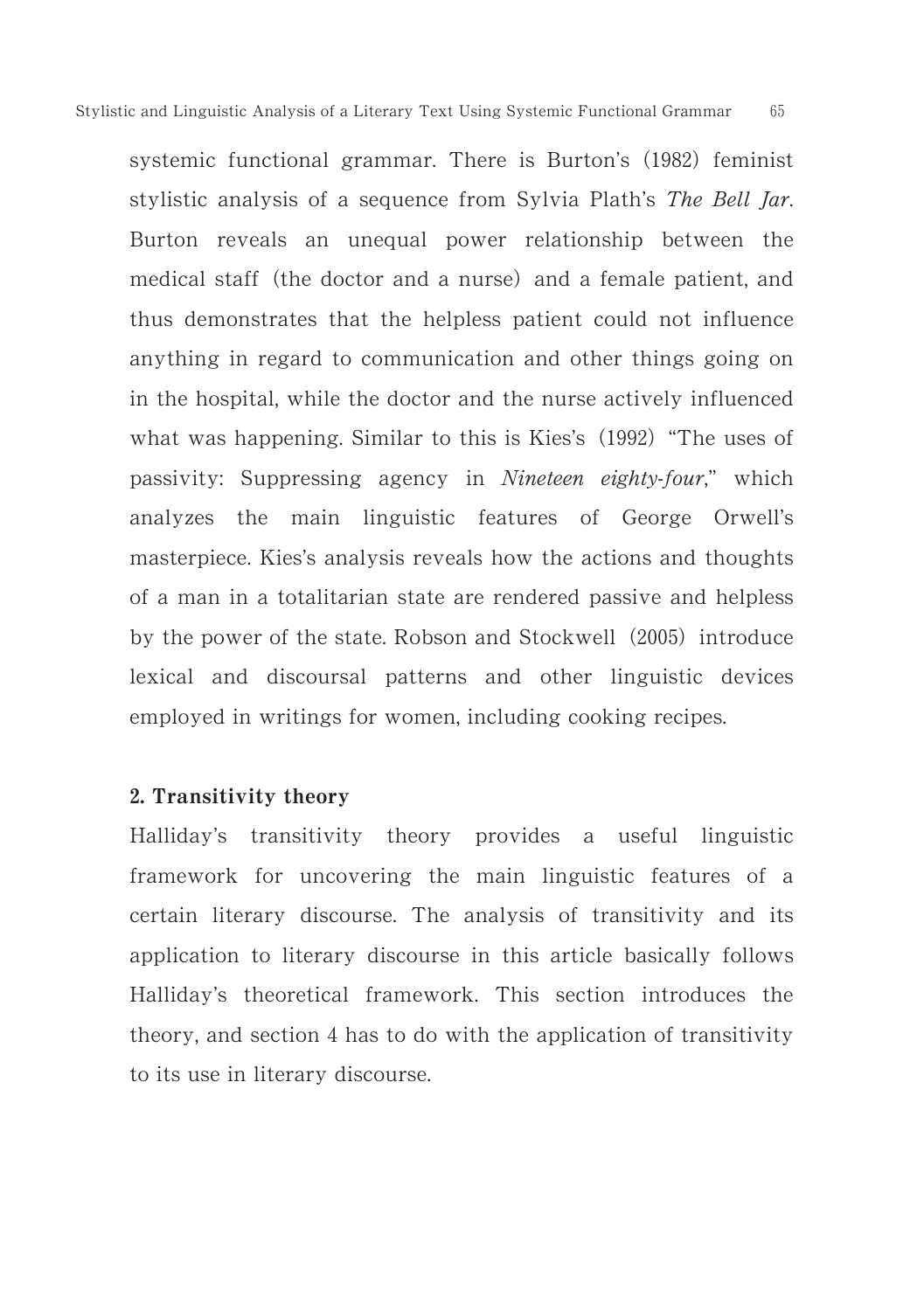## 2.1. Transitivity as an ideational function of language<sup>3)</sup>

In Halliday's terms, transitivity is a part of the ideational function of the clause.<sup>4)</sup> The ideational function of the clause is concerned with the "transmission of ideas." Its function is that of "representing 'processes' or 'experiences': actions, events, processes of consciousness and relations" (1985: 53). The term "process" is used in an…extended sense, "to cover all phenomena…and anything that can be expressed by a verb: event, whether physical or not, state, or relation" (Halliday 1976: 159). Halliday further notes that the "processes" expressed through language are the product of our conception of the world or point of view. He notes :

Our most powerful conception of reality is that it consists of "goings-on" : of doing, happening, feeling, being. These goings-on are sorted out in the semantic system of the language, and expressed through the grammar of the clause... [T] he clause evolved simultaneously in another grammatical function expressing the reflective, experiential aspect of meaning. This…is the system of TRANSITIVITY. Transitivity specifies the different types of process that are recognized in the language, and the structures by which they are expressed  $(Halliday 1985: 101)$ .

The semantic processes expressed by clauses have potentially three components, as follows :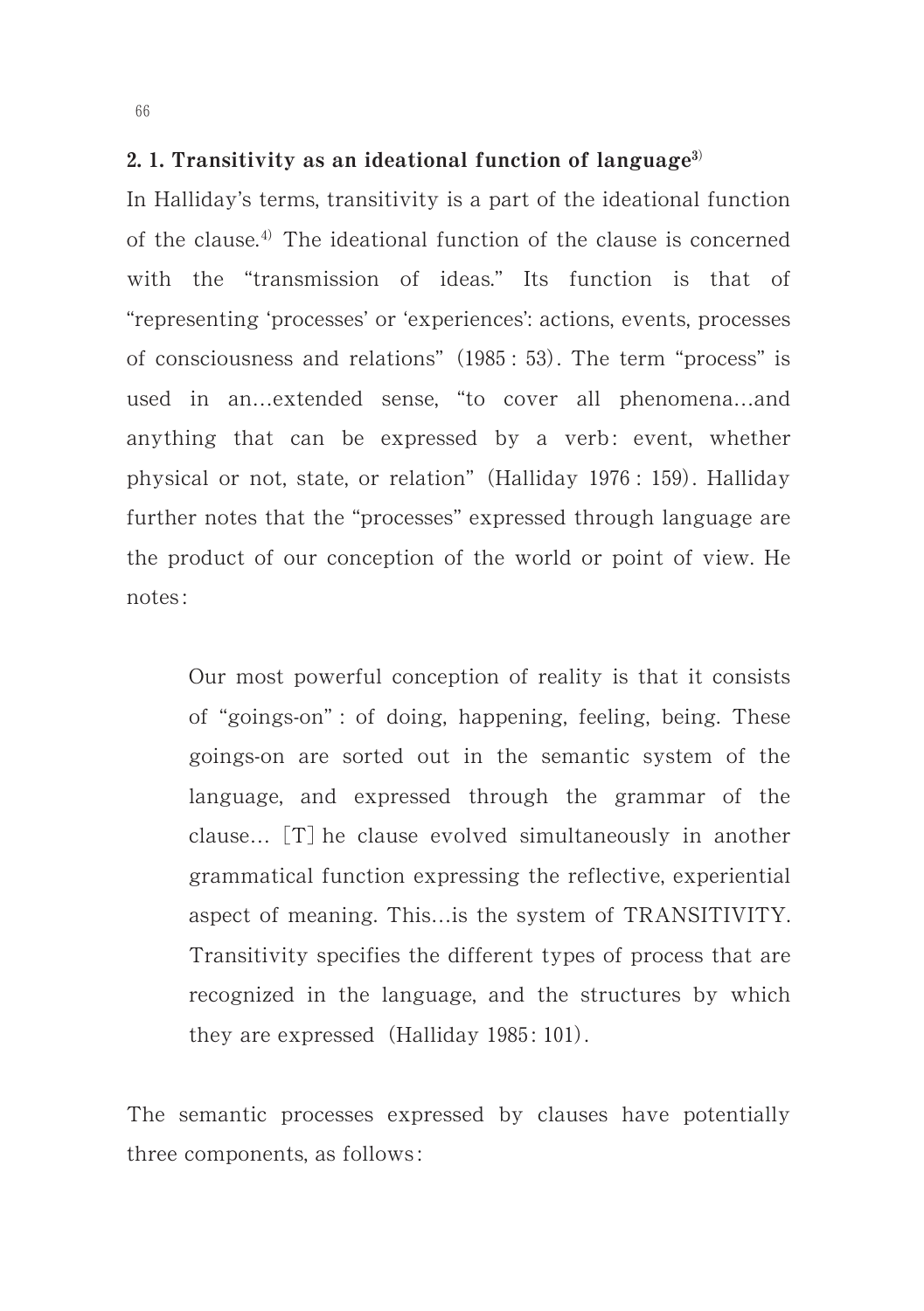- $(1)$  the process itself, which will be expressed by the verb phrase in a clause.
- (2) the participants in the clause, which refer to the roles of entities that are directly involved in the process : the one that does, behaves or says, together with the passive one that is done to, said to, etc. The participants are not necessarily humans or even animate; the term "participant entities" would be more accurate (Halliday 1976: 160). The participant entities are normally realized by noun phrases in the clause.
- (3) the circumstances associated with the process, which are typically expressed by adverbial and prepositional phrases. Halliday 1985: 101-102)

Transitivity is an important semantic concept in the analysis of representation of reality, in that transitivity enables us to analyze and represent the same event and situation in different ways. The transitivity patterns can also indicate the certain mind-set or worldview "framed by the authorial ideology" (Fowler 1986: 138) in literary texts.

# 2. 2. The relevance of the transitivity framework to the analysis of literary discourse

Transitivity has been a popular part of the analytic tool in the school of critical discourse analysis. The transitivity model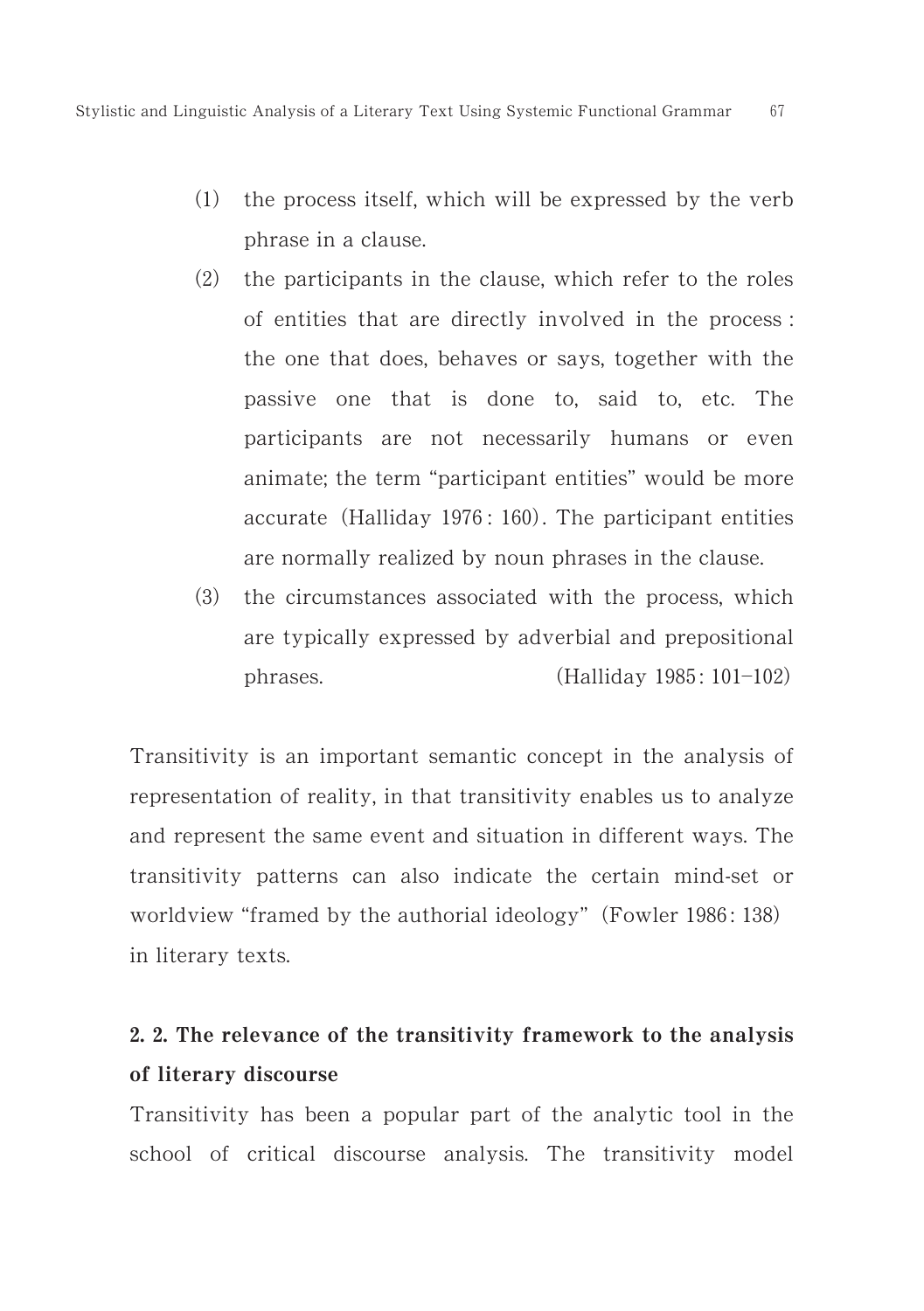provides a means of discovering how certain linguistic structures of a text encode the particular worldview or ideological stance of a reader/speaker. As Fowler notes :

Linguistic codes do not reflect reality neutrally; they interpret, organize, and classify the subjects of discourse. They embody theories of how the world is arranged: world-views or ideologies (1986: 27).

Thus, selection from the transitivity system can suggest different mind-sets or worldviews, including a traditional or an unusual mind-set reflected in language.

The first principle of a transitivity analysis is to uncover the principle "who or what does what to whom or what?" Put simply, transitivity refers to the relationship between the action of an Actor and its effect upon the Goal (the terms Actor and Goal are explained in section 2. 3. 1.  $1$ ).<sup>5)</sup> However, unlike traditional grammar, and following Halliday's tradition, the term transitivity is used here more as a semantic concept than simply as a syntactic description. In traditional grammar, transitivity is purely a syntactic description; it is based on whether a verb takes an Object or not. The former is called a transitive verb while the latter is an intransitive verb.<sup>6)</sup> Nevertheless, in any analysis of transitivity based on the semantic description rather than a purely syntactic one, as Halliday notes, one of the important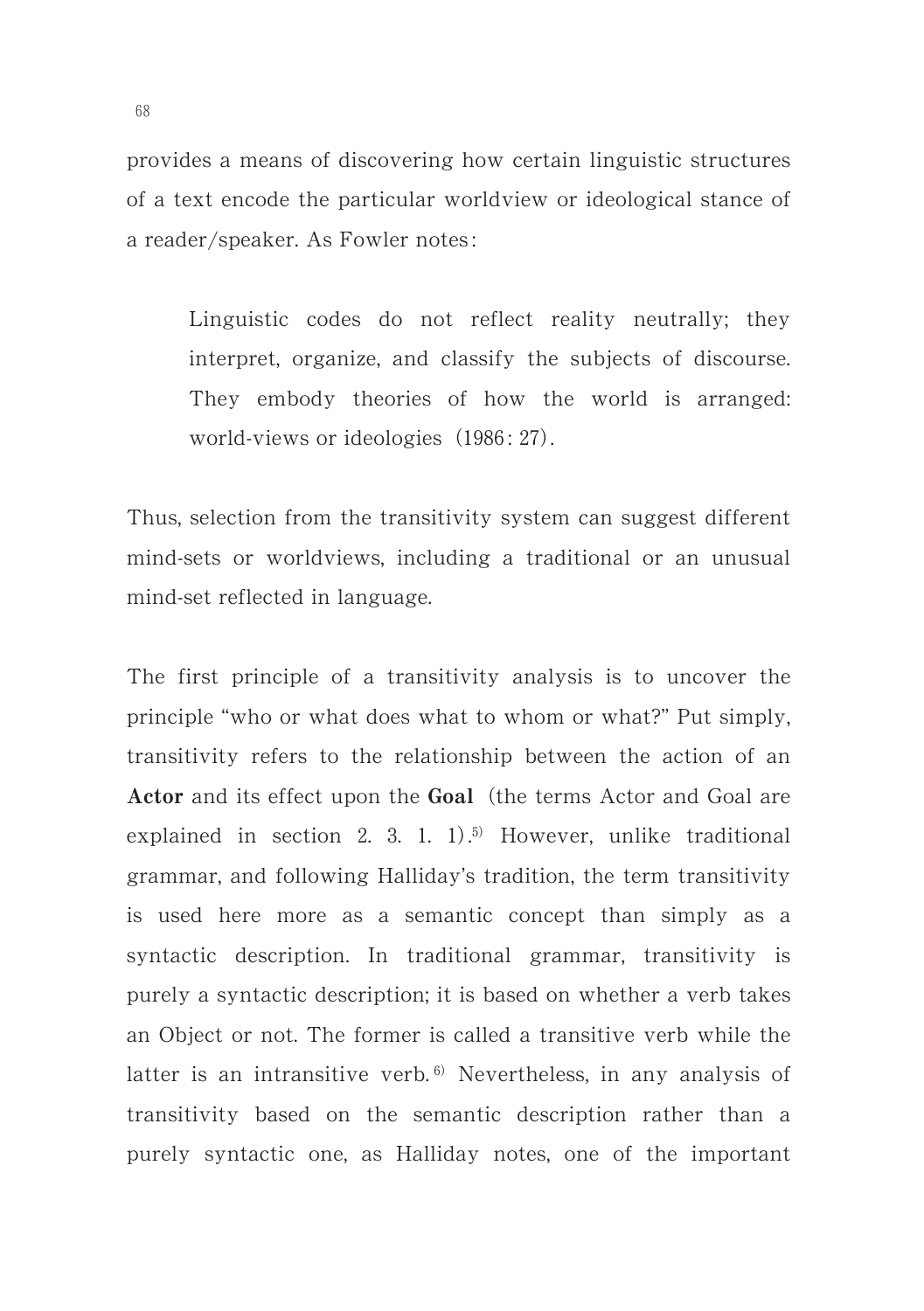questions is whether there is an implication of an animate individual (Actor/Agent) intentionally doing the action to another entity (Goal).

Transitivity patterns are also subject to social and cultural factors as well as any individual mind-set. Different social structures and value systems require different patterns of transitivity. In order to get a picture of what is happening from the viewpoint of one's subjective reality involved in the story, the following process is helpful.

- (1) Isolate the process *per se*, and determine which participant (who or what) is doing each process;
- (2) Determine what sorts of process they are, and which participant is engaged in which type of process ;
- $(3)$  Determine who or what is affected or seems to be affected by each of these processes.

(cf. Burton 1982: 202)

I shall now systematize the transitivity model to make it relevant to my analysis. I first introduce major process types and their subclassifications, then the participant roles that are directly involved in the processes.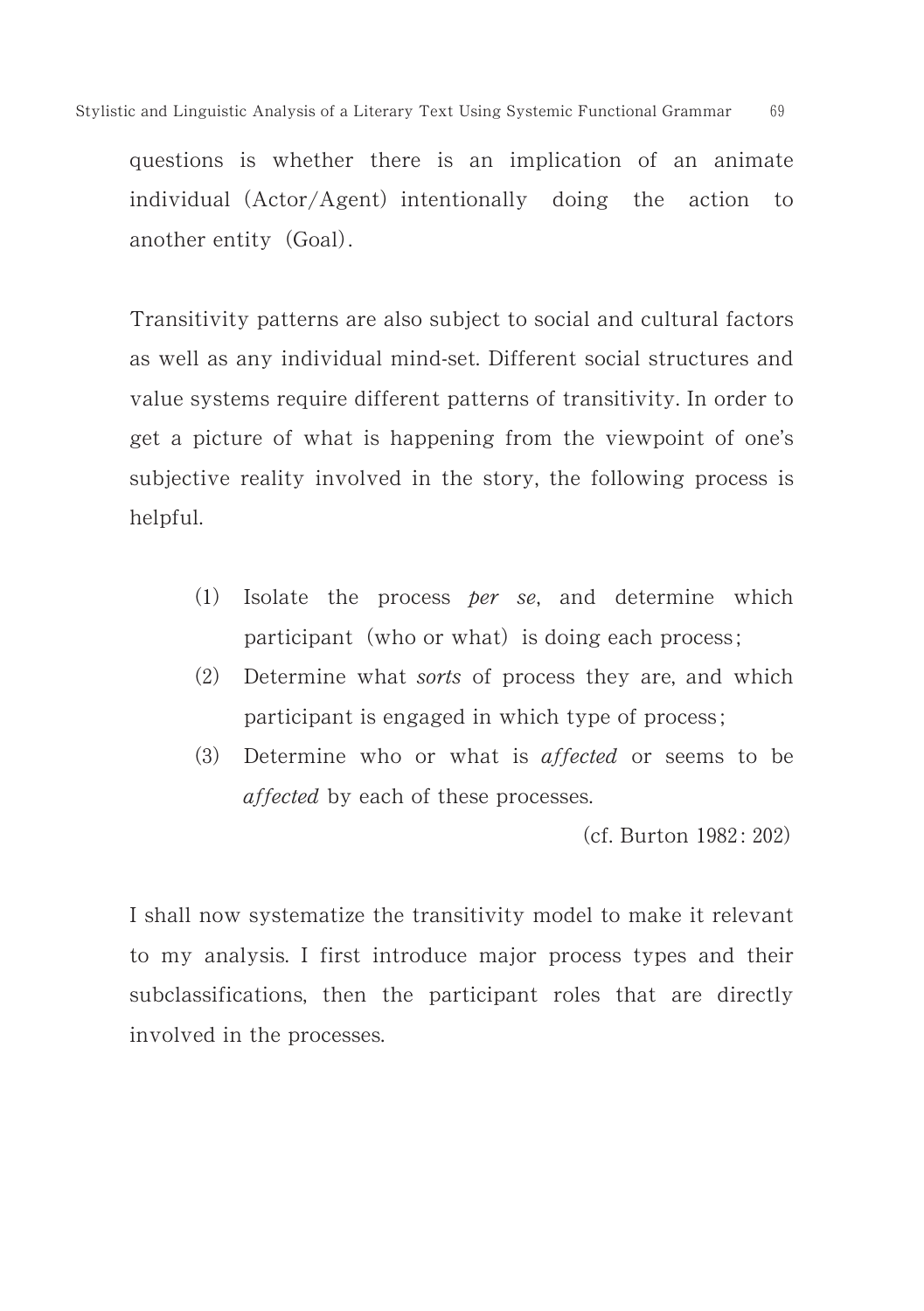#### 2. 3. Transitivity model

## 2, 3, 1. Types of processes

Transitivity processes can be classified into material, relational, mental, verbal, behavioral, and existential processes, according to whether they represent processes of doing, being, sensing, saying, behaving, or existing, respectively. The following sections account for these major processes realized in the transitivity system, and the participant roles that are involved in the processes.

## 2. 3. 1. 1. Material processes

Material processes are processes of doing in the physical world. Material processes have two inherent participants involved in them. The first of these is the Actor, which is an obligatory element and expresses the doer of the process. The second is the Goal, which is an optional element and expresses the person or entity (whether animate or inanimate) affected by the process. In addition to these two inherent participant roles, there is an extra element called Circumstance, which provides additional information on the "when, where, how, and why" of the process. The Circumstantial meaning is realized, not in nominal phrases, $\eta$ but as either adverbial phrases or prepositional phrases, and so is subsidiary in status to the process. Circumtance expresses supplementary information, such as place, time, extent, matter, manner, duration, condition, means, etc.

The following examples illustrate these constructions :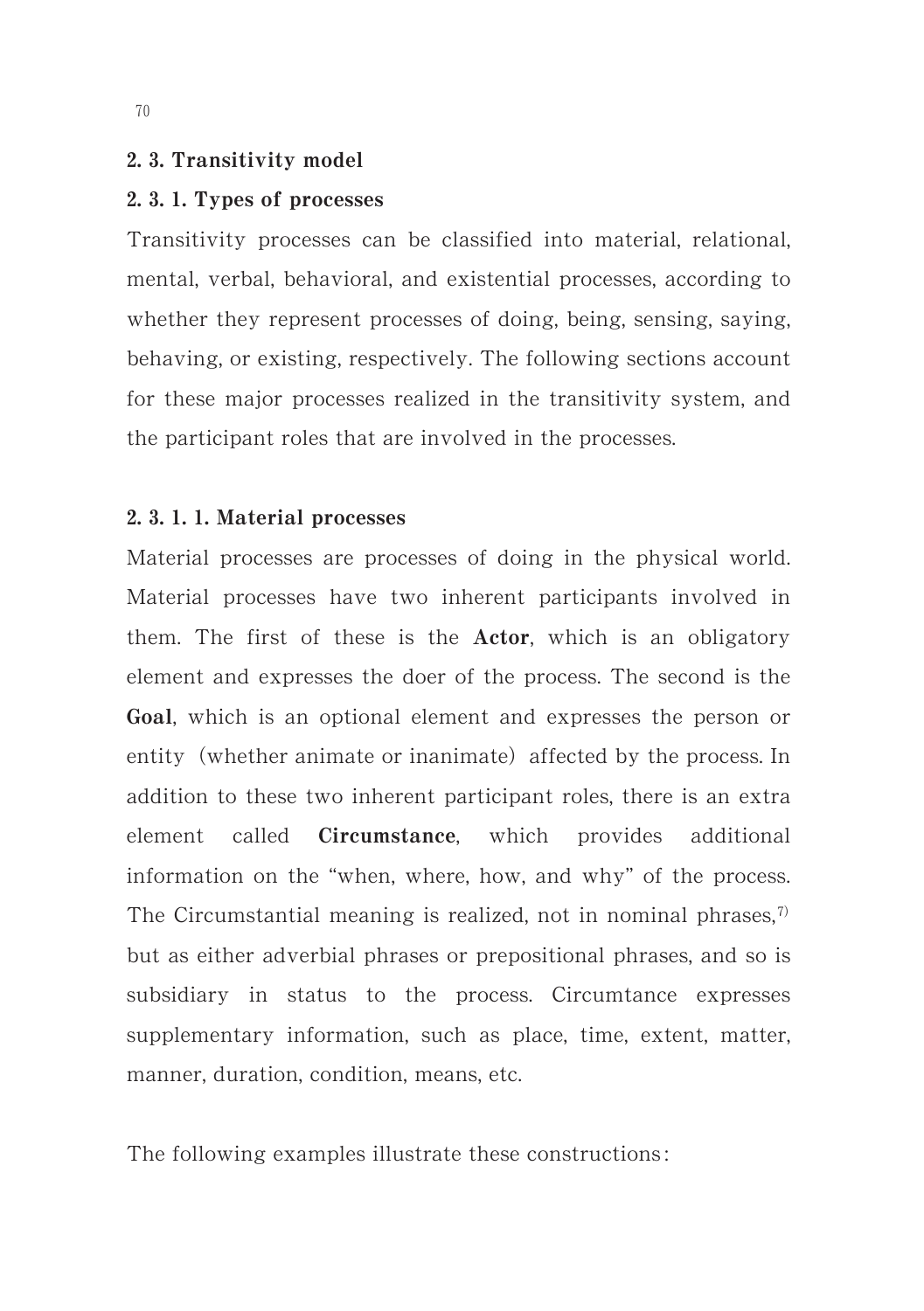| (1) |          | John kicked             | the ball.   |                           |
|-----|----------|-------------------------|-------------|---------------------------|
|     |          | Actor Process: material | Goal        |                           |
| (2) | John hit |                         |             | the man very hard.        |
|     |          | Actor Process: material |             | Goal Circumstance: Manner |
|     |          |                         |             |                           |
| (3) |          | The boat sailed         | in the bay. |                           |
|     | Actor    | Process: material       |             | Circumstance: Place       |

Of course, it is possible to reverse  $Actor + Goal$  in a passive form, placing a Goal at an initial position and Actor at the end of the sentence, such as :

| $(2)'$ The man | was hit                 | by John. |
|----------------|-------------------------|----------|
| Goal           | Process: material Actor |          |

Material processes can be further subclassified according to whether the process is performed intentionally or spontaneously and whether by an animate Actor or inanimate Actor (for details see, for example, Berry 1977a, Halliday 1976).<sup>8)</sup>

## Ergative analysis

The standard analysis of transitivity may well be expanded to involve the supplementary analysis of ergative analysis. Halliday holds that "all transitivity systems, in all languages, are some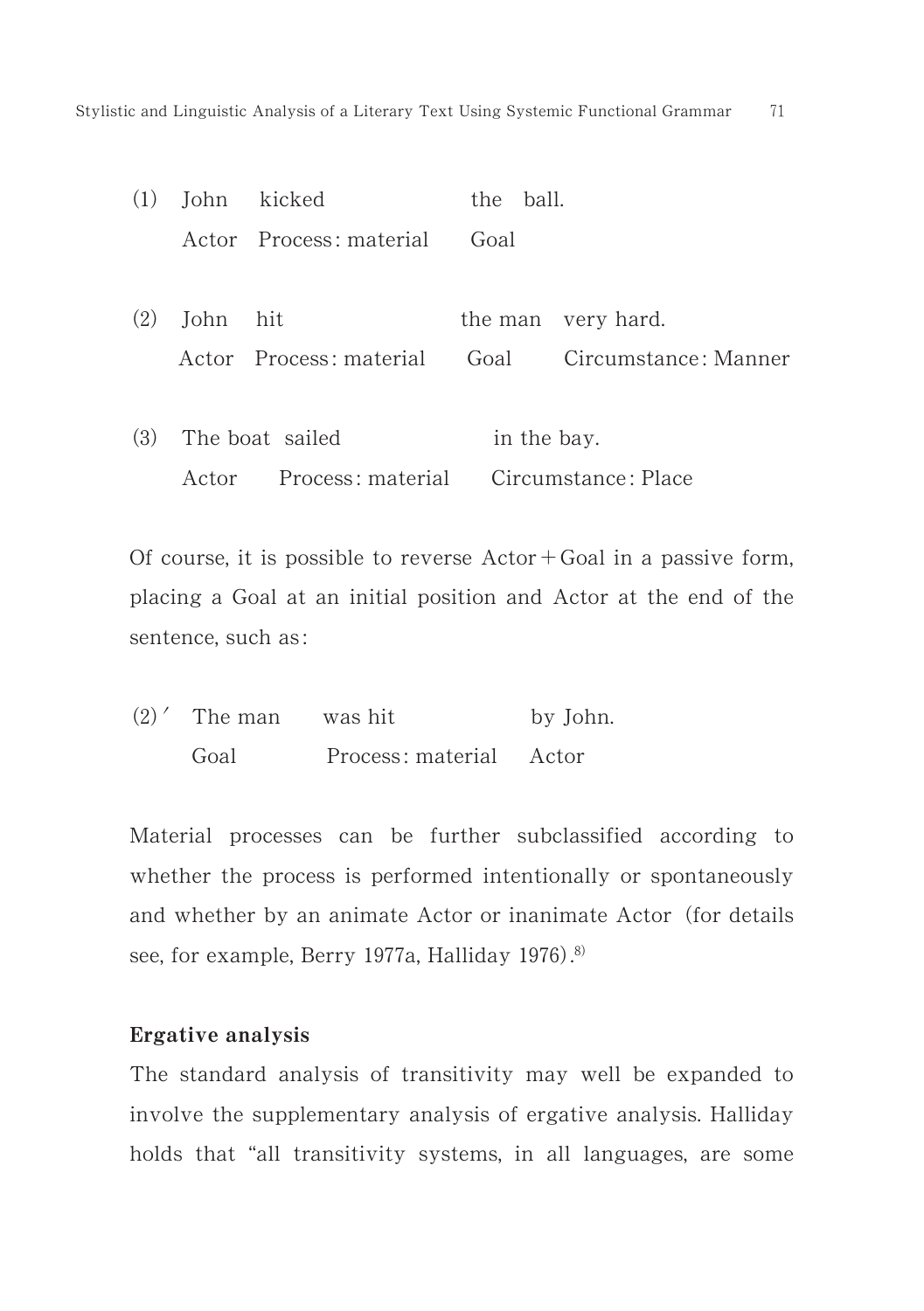blend of these two semantic models of processes, the transitive and ergative"  $(1994: 167)$ . In the same way, Davidse  $(1992: 107)$ says that the grammar of material processes is "Janus-headed," that is, it is regulated by the two distinct systems of transitivity and ergativity.

In the transitivity model, the central participant roles are Actor and Goal, and the interest is on whether or not the process is directed by the Actor towards a Goal, as in "John kicked the ball." According to this, in the transitivity model, "the window" in the sentence "The window broke" is labeled as an Actor although semantically it is an affected participant or an enforced actor, which may be a little problematic labeling. Ergative interpretation provides a solution on this point.

While the transitivity system realizes a process and extension model (Halliday 1994: 162-3) and is Actor-centered, the ergative system is Goal-centered (cf. Davidse 1992: 113, 115; Fawcett 1980: 140). Goal is called **Medium** in ergative analysis. The central participant roles of the ergative system are Medium and Agent or Causer. A Medium is "the entity through which the process comes into existence," as its name suggests (Halliday 1994: 163). Halliday defines the concept of Medium in the following terms :

... [T] he Medium is the nodal participant throughout the system. It is not the doer, nor the causer, but the one that is critically involved, in some way or other according to the particular nature of the process. (Halliday 1994: 165)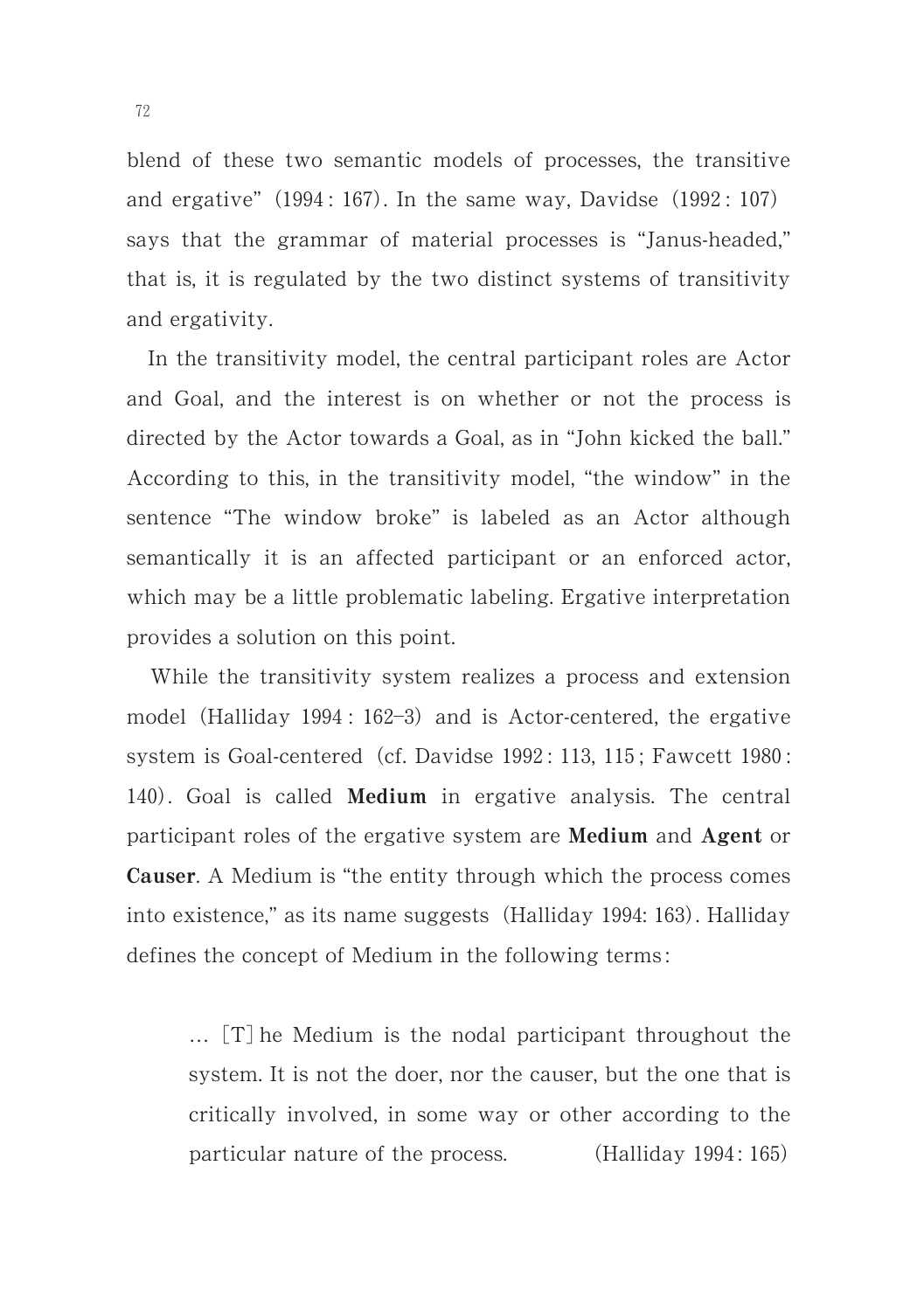The Process and the Medium together form the nucleus of an English clause.  $(Halliday 1994: 164)$ 

Davidse (1992: 132) slightly expands the definition of Medium to "the generalized single participant which has neither true agency nor real affectedness associated with it." As such, Medium is equivalent to the Actor in an intransitive (i. e., non-Goal-directed) sentence and the Goal in a transitive sentence. The Agent is equivalent to the Actor in Goal-directed material processes. Ergative analysis is a beneficial supplement, providing an extra stratum or rank to the standard interpretation of transitivity analysis that will be adequate for most purposes. The following is a double analysis of example sentences to illustrate how the (standard) transitive and the ergative interpretations interrelate with each other.

| (4)                  | The recruits marched. |                   |
|----------------------|-----------------------|-------------------|
| Transitive analysis: | Actor                 | Process: material |
| Ergative analysis:   | Medium                | Process: material |

"The recruits marched" because they were made to do so by the general, thus "the recruits" will be an enforced Actor or Medium but not an Agent. In transitive analysis another participant function, Initiator must be introduced to account for the executive role. Thus, the participant roles of each analysis will be as follows.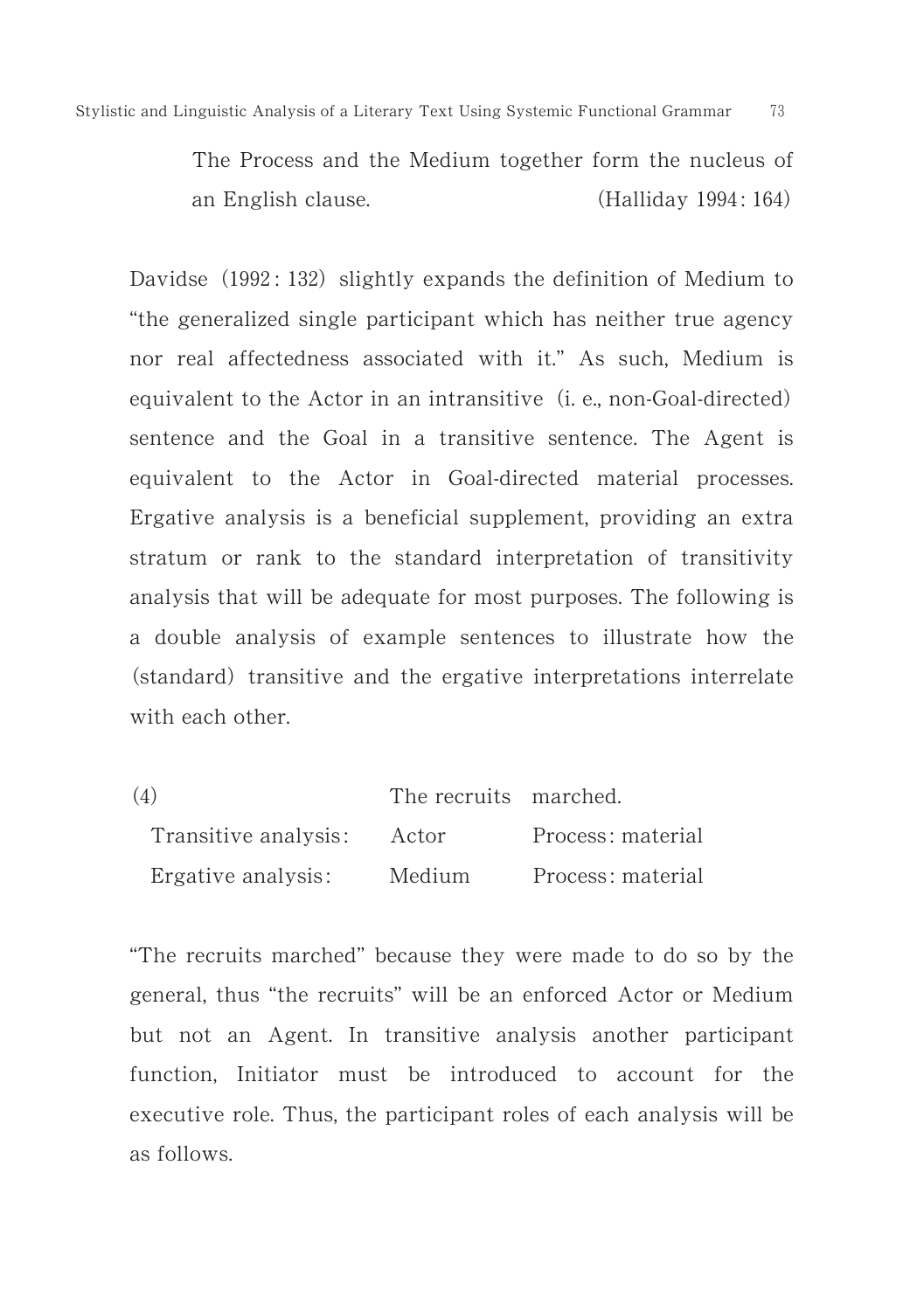| (5)                            | The general marched |                          | the recruits. |
|--------------------------------|---------------------|--------------------------|---------------|
| Transitive analysis: Initiator |                     | Process: material Actor  |               |
| Ergative analysis: Agent       |                     | Process: material Medium |               |

Here is another example, "I broke the window," and "The window broke," which is analyzed as follows in each interpretation.

| (6)                                               | $\mathbf{I}$ | <b>broke</b> | the window. |
|---------------------------------------------------|--------------|--------------|-------------|
| Standard analysis: Actor Process: material Goal   |              |              |             |
| Ergative analysis: Agent Process: material Medium |              |              |             |

| (7) |                           | The window broke. |                   |
|-----|---------------------------|-------------------|-------------------|
|     | Standard analysis: Actor  |                   | Process: material |
|     | Ergative analysis: Medium |                   | Process: material |

## 2. 3. 1. 2. Relational processes: from Action to Being

Relational processes are concerned with the process of being in the world of abstract relations. Normally, an abstract relationship that exists between two participants associated with the process is considered, but unlike the case of material process, a participant does not affect the other participant in a physical sense. Examples are "John is talented," and "John is the leader."

The types of relational process are quite complex and controversial (for example, see Eggins 1994: 255). For the present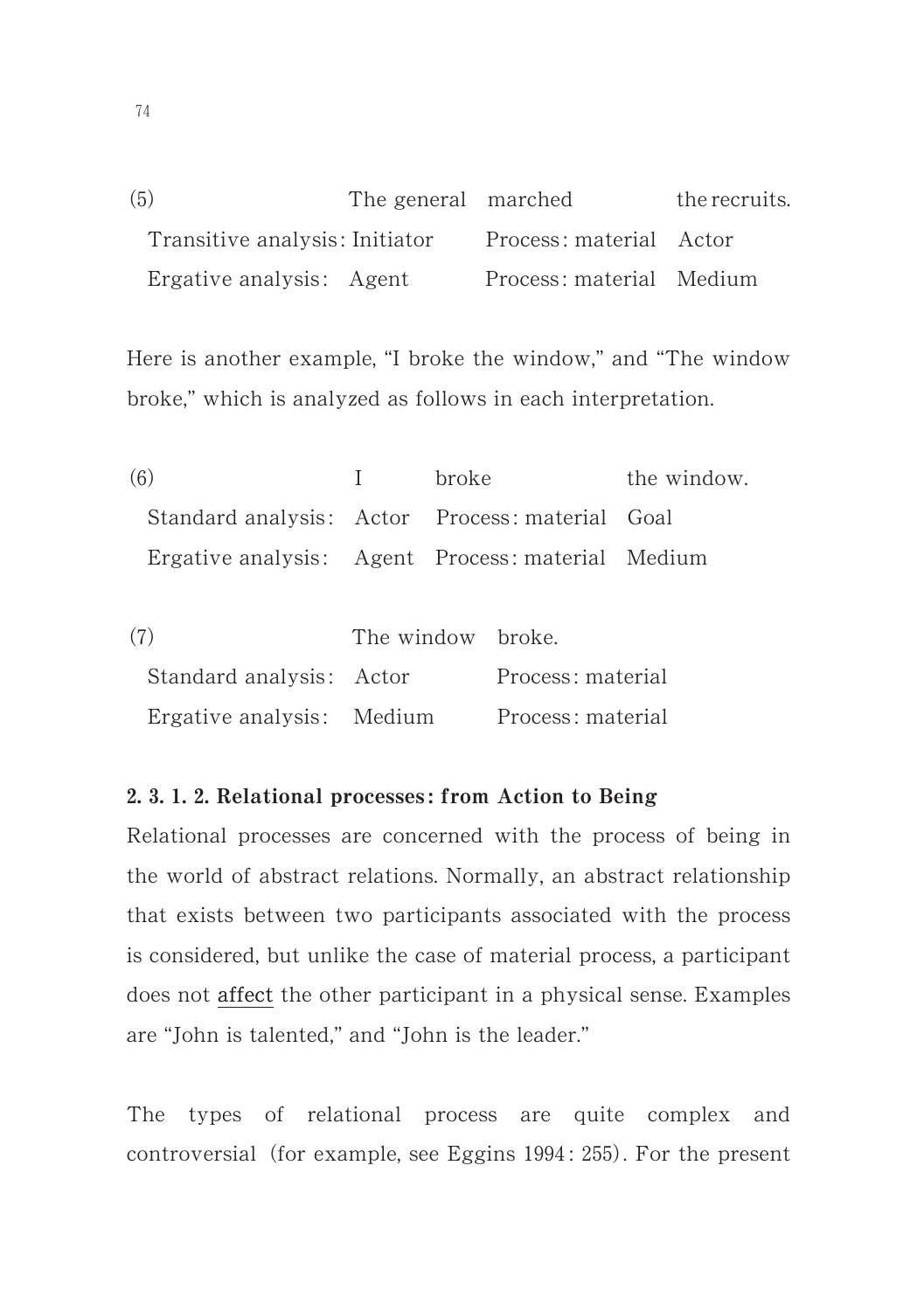analysis, it is sufficient to identify the following two principal process types : the attributive mode in intensive processes and the identifying mode in intensive processes. Intensive, being one of the three main relational types (i. e., Intensive, Circumstantial, and Possessive, expresses an "x is y" relationship, while Circumstantial denotes an "x is at y" relationship, and Possessive, an "x has y" relationship. Each of the three types can appear in two distinct modes :

Attributive: "y is an attribute of x" Identifying : "y is the identity of x"

Since only the attributive mode and the identifying mode in intensive processes are of particular relevance to the present study, a detailed explanation of the other types (Circumstantial and Possessive) is unnecessary here.

## 2. 3. 1. 2. 1. Intensive attributive processes

The intensive attributive process basically suggests the relationship of "x carries the attribute y," where a quality, classification, or adjective (**Attribute**) is assigned to a participant (Carrier). The relationship between the Attribute and the Carrier is commonly expressed by the verb be. The Carrier is always realized by a noun or a nominal phrase, and the Attribute by an adjective or a nominal phrase, for example :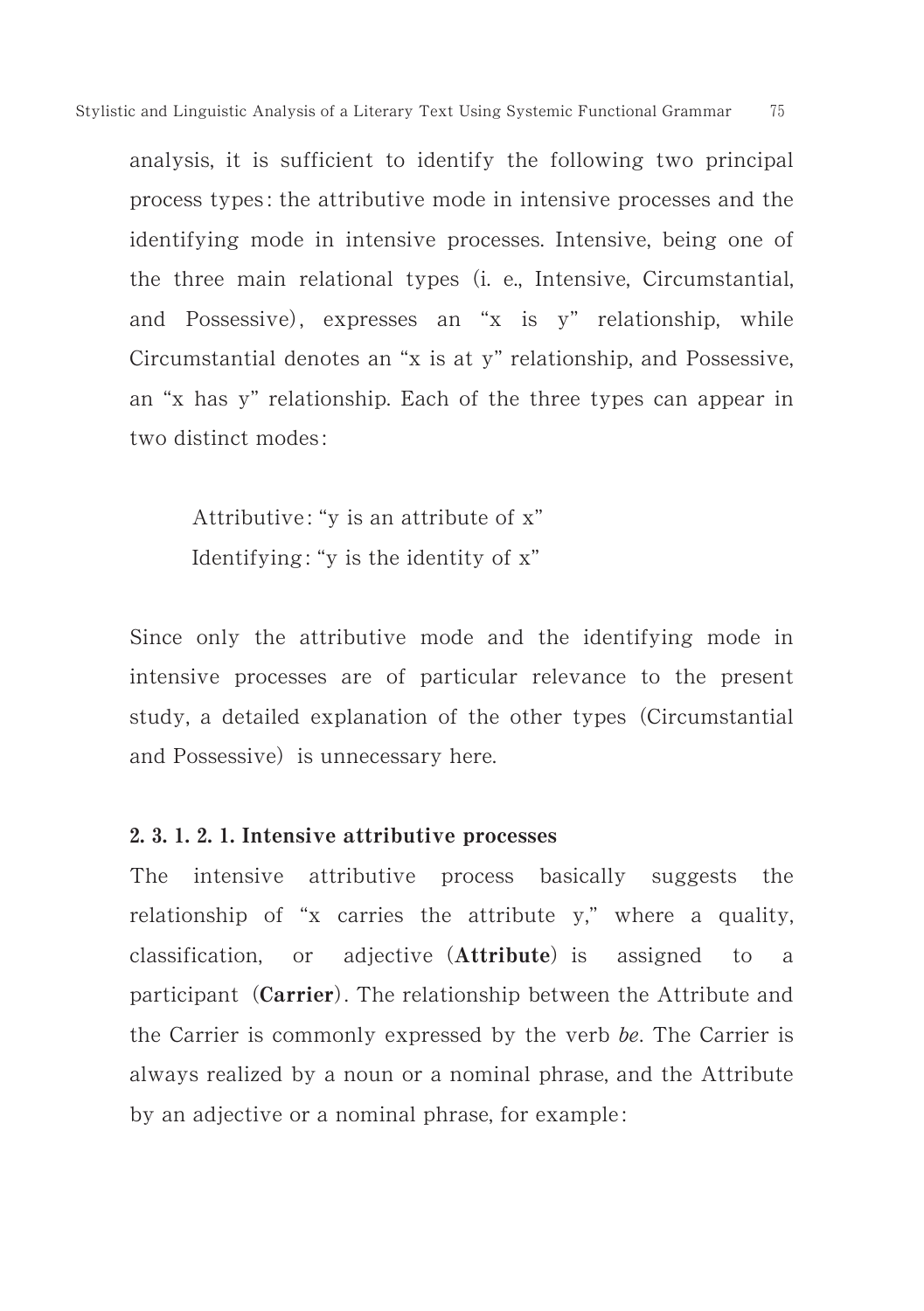|     | $(8)$ John | <sup>is</sup>                         | talented.       |
|-----|------------|---------------------------------------|-----------------|
|     |            | Carrier Process: relational Attribute |                 |
| (9) | John       | <sup>is</sup>                         | a talented boy. |
|     |            | Carrier Process: relational Attribute |                 |

Although the most typical intensive verb is be in English, various intensive attributive synonyms are possible, as the following examples illustrate :

| She kept quiet.    | They seemed terrified. |
|--------------------|------------------------|
| He looked puzzled. | He became ill.         |
| She turned angry.  | It seemed perfect.     |

The copular verbs in parenthetic phrases can be omitted, such as in the text shown in section 3-4, "Claire, (being) pale from England…" One of the important characteristics of the intensive attributive process is that it cannot be passivized; the Subject commonly coincides with the Carrier, and rarely with the Attribute. The reason why an attributive clause is not reversible in this way is that the intensive attributive mode virtually involves "only one independent nominal participant, the Carrier, with the Attribute functioning to encode the ascription assigned to the Carrier" (for more, see Eggins 1994: 257). For example, it is impossible to reverse the following intensive attributive sentence, "She became sad," to make  $\times$  "Sad was become by her." However,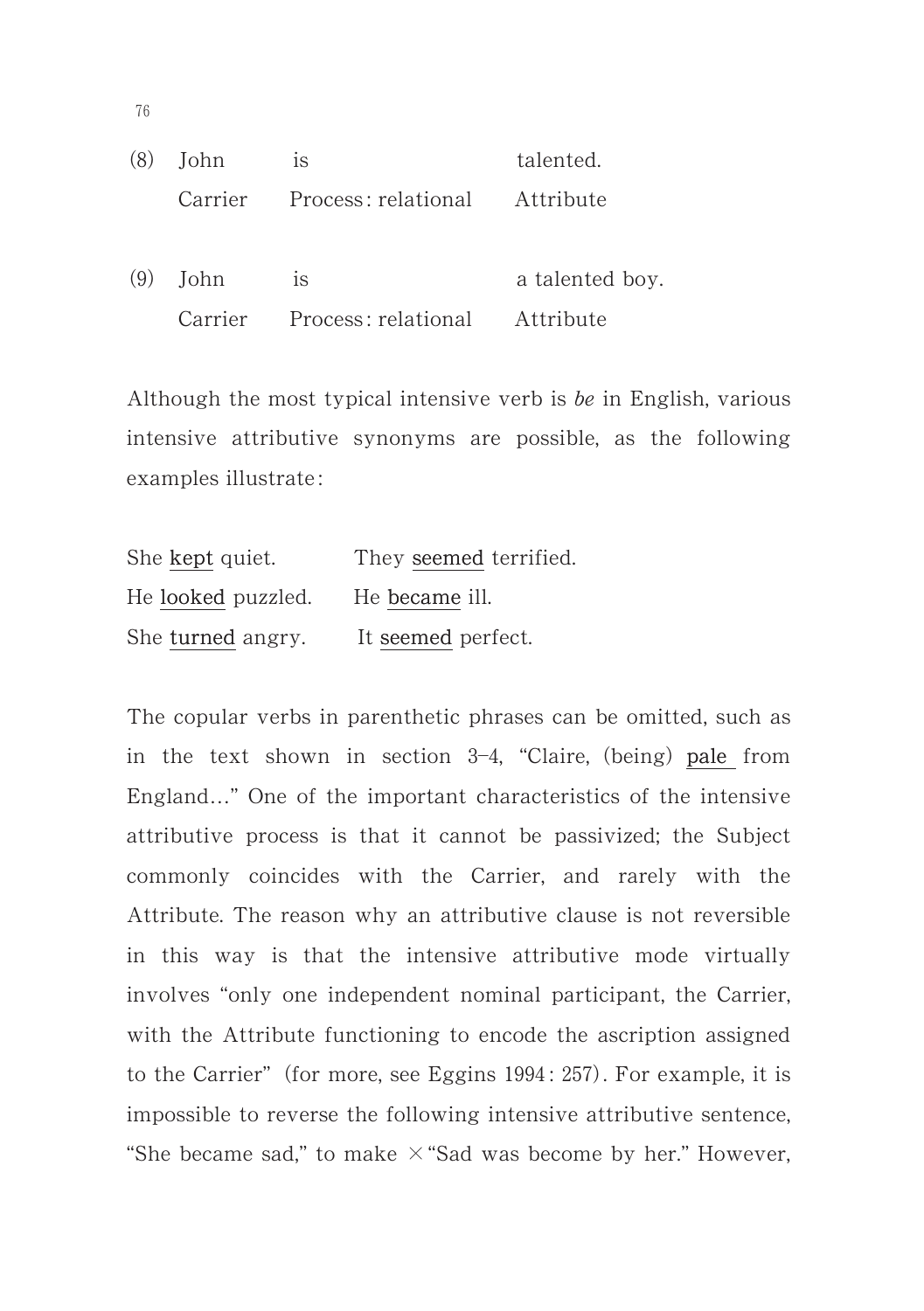there seem to be some exceptions, particularly when the relational process is analyzed in combination with the material process (see Fawcett 1987 regarding the double roles of Agent-Carrier).

## $2, 3, 1, 2, 2$ . Intensive identifying processes

The intensive identifying process in relational processes differs from the intensive attributive process in both semantic and grammatical senses. In a semantic sense, an identifying process is not concerned with "ascribing or classifying, but defining." So the intensive identifying process can be characterized as "x serves to define the identity of y" (Eggins  $1994: 258$ ), as in "John is the president."

In a grammatical sense, unlike the attributive process, which includes only one independent participant (Carrier), the identifying process contains two independent participants: a Token that is a holder, form, or occupant that stands to be defined, and a Value that defines the Token by giving the Token "meaning, referent, function, status, or role" (Halliday 1985: 115). Both the Token and the Value are expressed by nominal phrases. The identifying process is reversible, because the identifying process involves two independent nominal participants, unlike the attributive process, which contains only one autonomous participant (the Carrier). For example: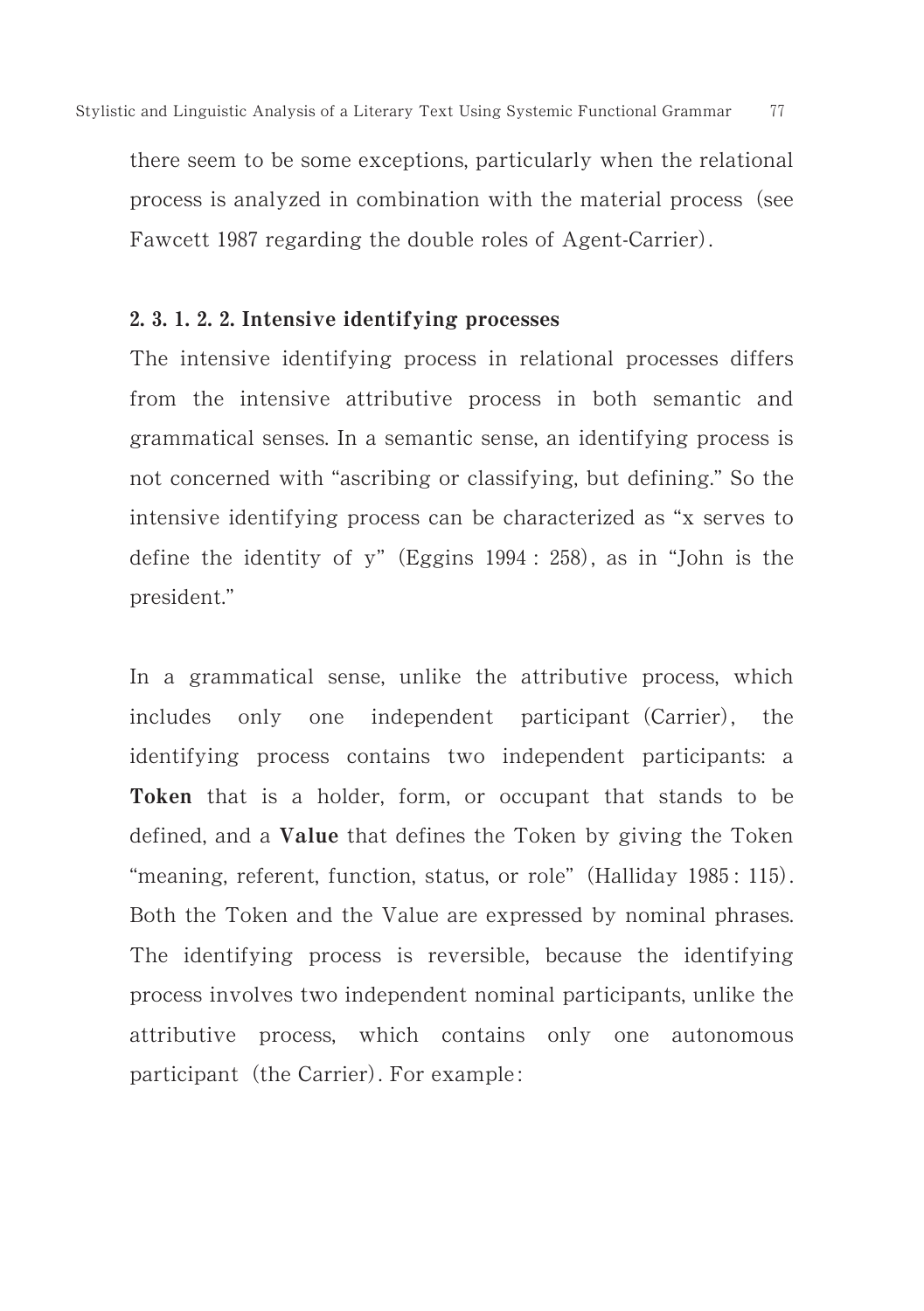|  | $(10)$ John<br>1S |  |                           |  | the president. $\rightarrow$ |
|--|-------------------|--|---------------------------|--|------------------------------|
|  | Token             |  | Process: relational Value |  |                              |
|  | The president     |  | 1S                        |  | John.                        |
|  | Value             |  | Process: relational       |  | Token                        |

Normally, a semantic judgment will suggest which part of the sentence is Token or Value. A useful test to distinguish these two may be :

Token will always be Subject in an active clause Value will always be Subject in a passive clause

(Eggins 1994: 260)

The commonest intensive identifying verb is be, but other synonymous intensive verbs exist, such as stand for, make, mean, or express.

#### 2, 3, 1, 3, Mental processes

Mental processes encode the meanings of feeling or thinking. They differ from material processes, which express concrete, physical processes of doing. Mental processes are "internalized" processes, in contrast to the "externalized" processes of doing and speaking (Simpson 1993: 91). Unlike the case of material process, it is odd to ask "What did X do to Y?" in mental process. Grammatically, all mental processes involve two participants: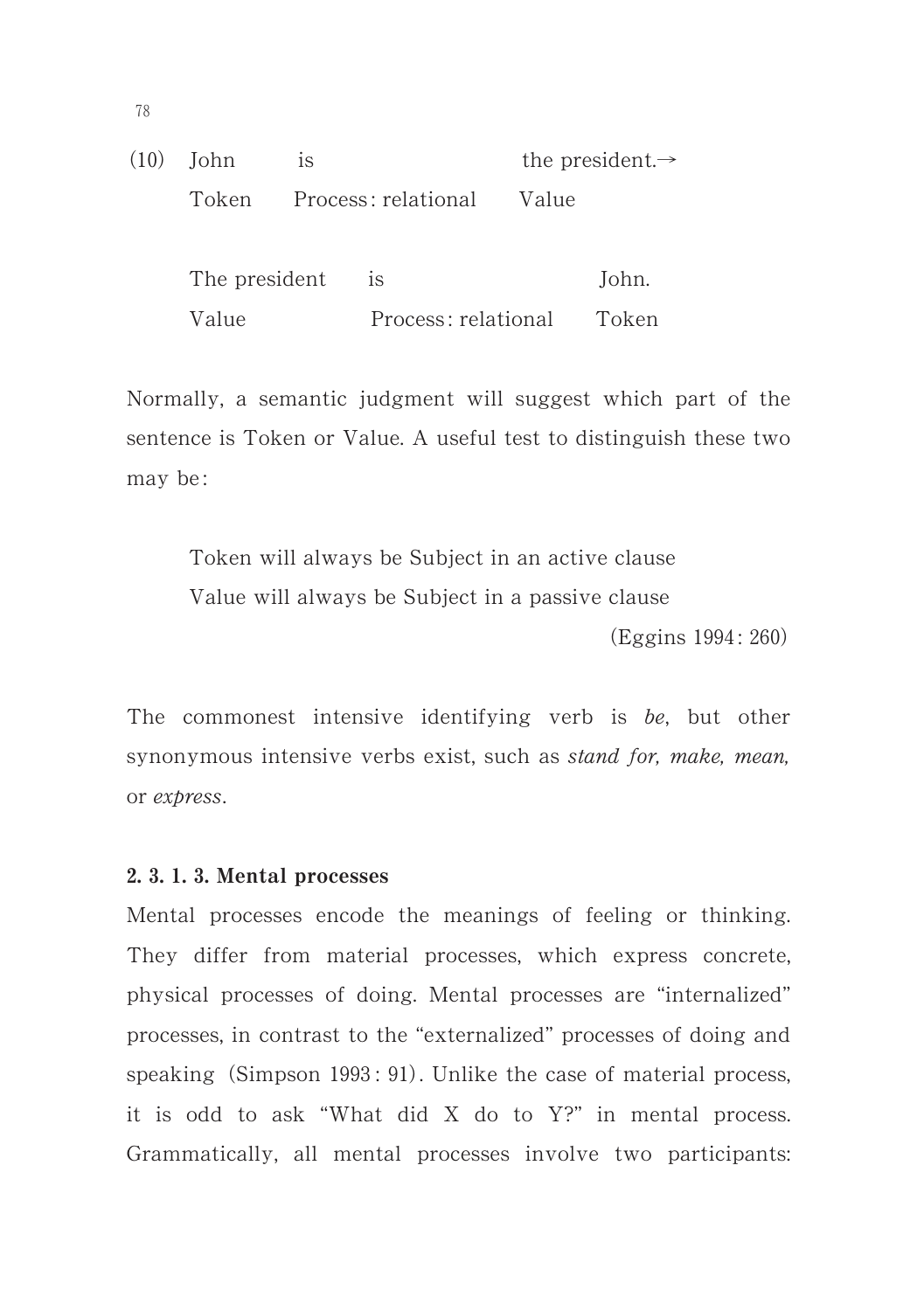Senser (the conscious being who is involved in a mental process by feeling, thinking, or perceiving) and Phenomenon (that which is felt, thought, or perceived by the conscious Senser) (Eggins 1994: 242-3; Halliday 1994: 117). Mental process verbs can be subcategorized into three types: Cognition (verbs of thinking, knowing, understanding), Affection (verbs of liking, loving, fearing, hating), and Perception (verbs of seeing, hearing) (Halliday 1994: 118). Examples of each type are as follows.

| Cognition: (11) I  |                  | don't understand his theory. |                 |
|--------------------|------------------|------------------------------|-----------------|
|                    | Senser           | Process: mental              | Phenomenon      |
|                    |                  |                              |                 |
| Affection: (12) I  |                  | fear                         | the coming war. |
|                    | Senser           | Process: mental              | Phenomenon      |
| Perception: (13) I |                  | heard                        | the music       |
|                    | Senser           | Process: mental              | Phenomenon      |
|                    | in the basement. |                              |                 |

Circumstance : Place

The participant roles of Senser and Phenomenon are sometimes inadequate; as previously mentioned, the presence of Actor/Agent and Goal /Affected /Medium are "relevant across all three major process-types, including mental processes" (Fawcett 1987: 131). For example, "John" in "John saw the picture" and "John looked at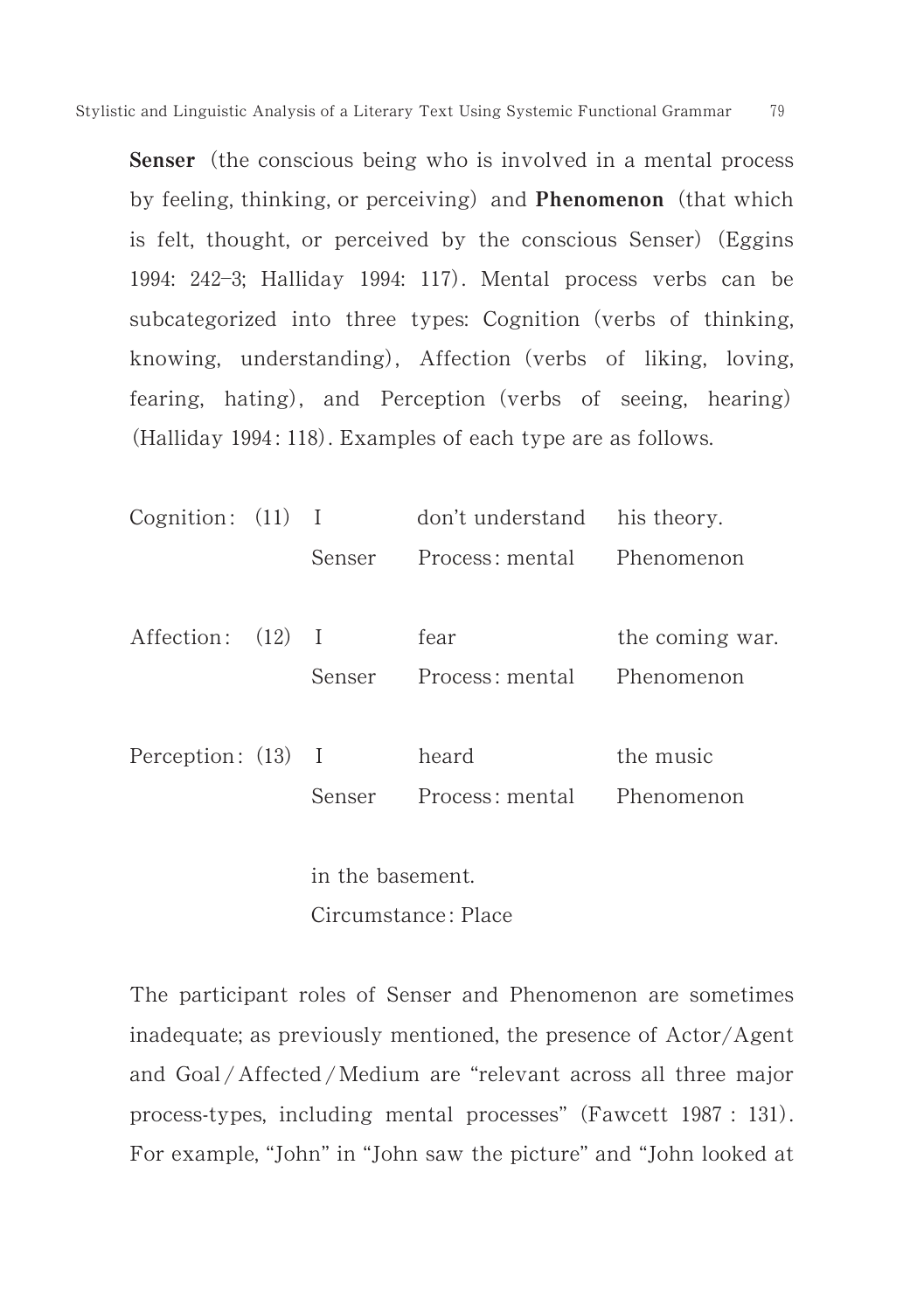the picture" exhibit different meanings ; while John in the former may be purely a Senser (i. e., "the picture came into John's view", "John" in the latter example occupies the double role of Agent-Senser, in the sense that "John" consciously looked at the picture. As a result, the presence of the double roles of Agent-Senser (e.g., "I'm thinking about getting a new car") and Affected-Senser (e.g., "I was frightened by the ghost") should be recognized.

#### 2. 3. 1. 4. Verbal processes

A verbal process is the process of saying, and it exists on the borderline between mental and relational processes. Just like saying and meaning, the verbal process expresses the relationship between ideas constructed in human consciousness and the ideas enacted in the form of language (Halliday 1994: 107). Examples of verbal processes are "I said I am happy" and "The chairperson calls for the meeting." Note that "saying" is used in an extended sense and the "speaker" need not be a conscious being (unlike a Senser in mental process, hence a verbal process includes any kind of exchange of meaning, such as "The booklet tells you how to find a job" or "The clock says it is ten." The participant who is speaking is called **Sayer**, the addressee to whom the process is directed is **Target**, and what is said is **Verbiage**, for example:

 $(14)$ The committee announced that the new bill will be passed. Sayer Process: verbal Verbiage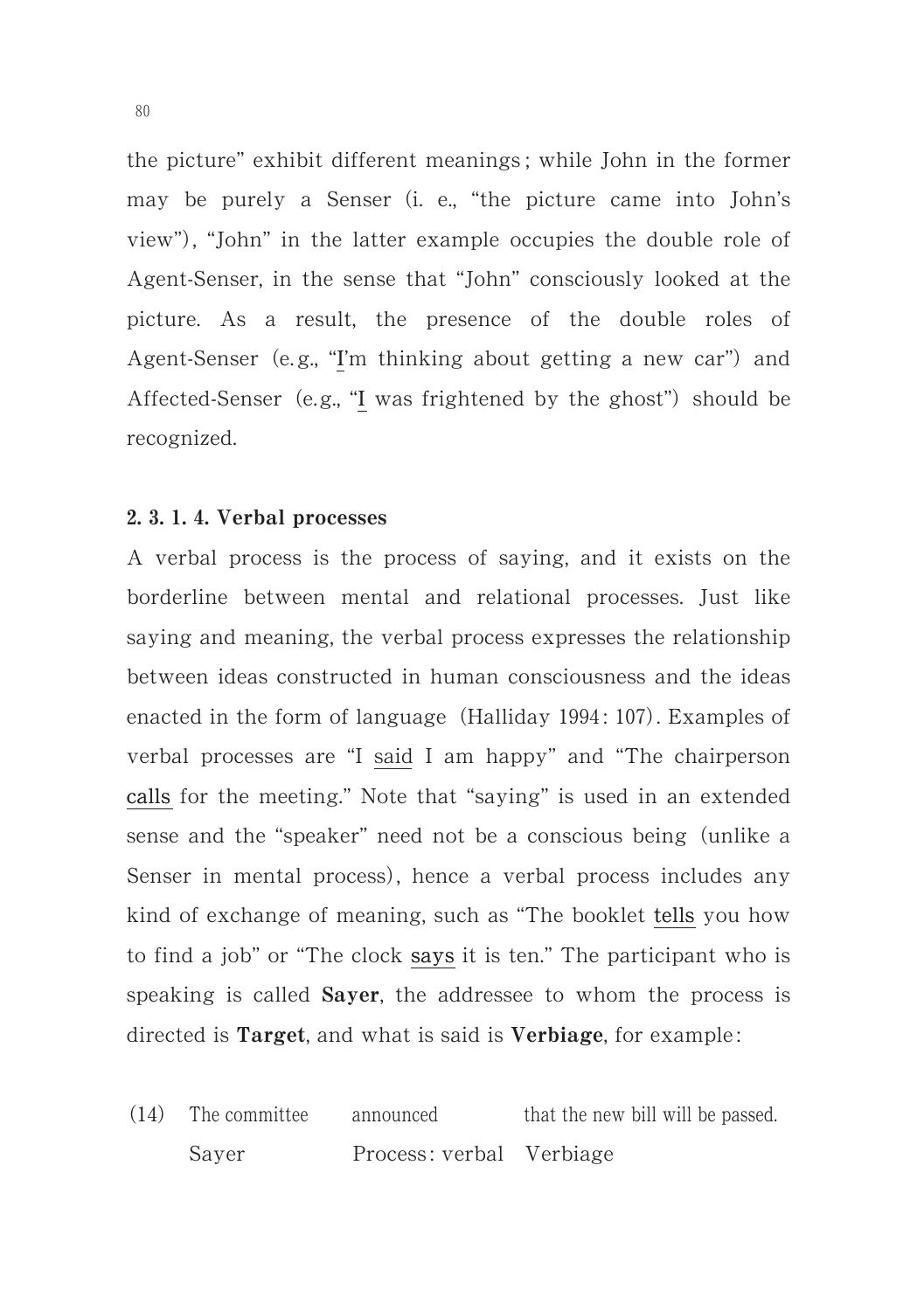$(15)$ told her how to play the piano. Sayer Process: verbal Target Verbiage

The element "what is said" may be either directly quoted or indirectly reported. Disregarding clause complexity, or rankshift, as Halliday says (1994: 140), I shall simplify the labeling as follows, as this will suffice for our present analysis.

| $(16)$ He | said                           | "I'm tired."  |
|-----------|--------------------------------|---------------|
|           | Sayer Process: verbal Verbiage |               |
| $(17)$ He | said                           | he was tired. |
|           | Sayer Process: verbal Verbiage |               |

#### 2, 3, 1, 5. Behavioral processes

Behavioral processes are processes of physiological and psychological behavior, and they are on the borderline between material and mental processes. Behavioral processes "represent outer manifestations of inner workings, the acting out of processes of consciousness and physiological states" (Halliday 1994: 107). Behavioral processes are the least salient of Halliday's six process types, and the boundaries of behavioral processes are indefinite. The participant who is behaving is called Behaver. Like the Senser, Behaver is usually a conscious being, but the process is more like one of doing, as in material processes.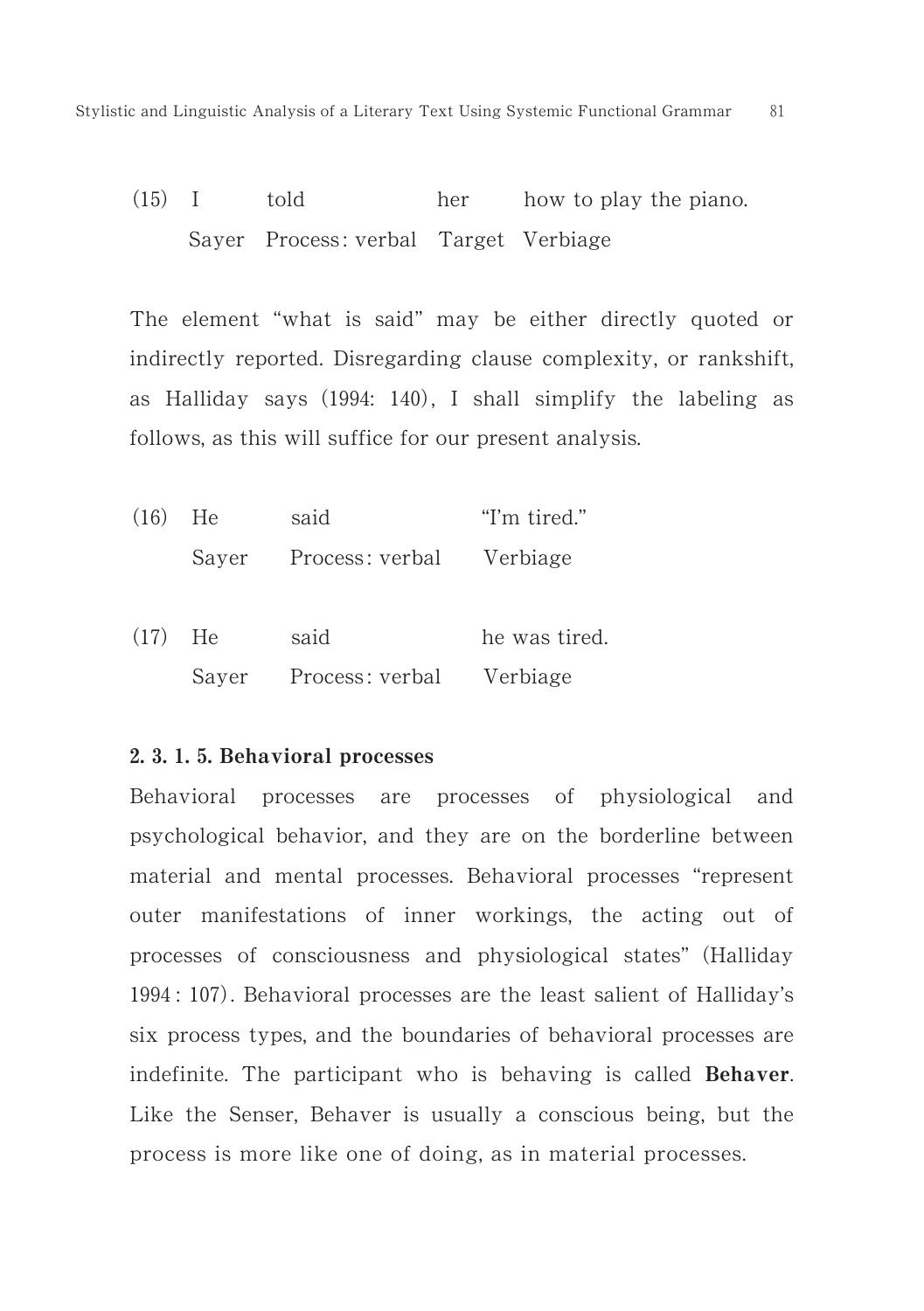For example:

 $(18)$  John is crying. Behaver Process: behavioral

Some other examples of behavioral processes are sit, dance, sing, lie (down) (near material processes), think, watch, look, listen (near mental processes), talk, gossip, grumble, chatter (near verbal processes), *smile*, *laugh*, *cry*, *frown* (physiological processes expressing states of consciousness), sleep, breathe, cough, yawn (other physiological processes) (Halliday 1994: 139).

## 2. 3. 1. 6. Existential processes

The last remaining process type is called existential. These processes are processes of existing and happening, as in "There was a little house on the big prairie," "There isn't enough space," or "Has there been any problem?" Existential sentences typically have the verb be, and the word there is necessary as a Subject although it has no representational function. The object or event that is being said to exist is called Existent. An Existent can be any kind of phenomenon, such as a thing, person, object, institution or abstraction, action, or event. Existentials are represented as follows.

 $(19)$ a little house on the big prairie. Process: existential Existent Circumstance: Place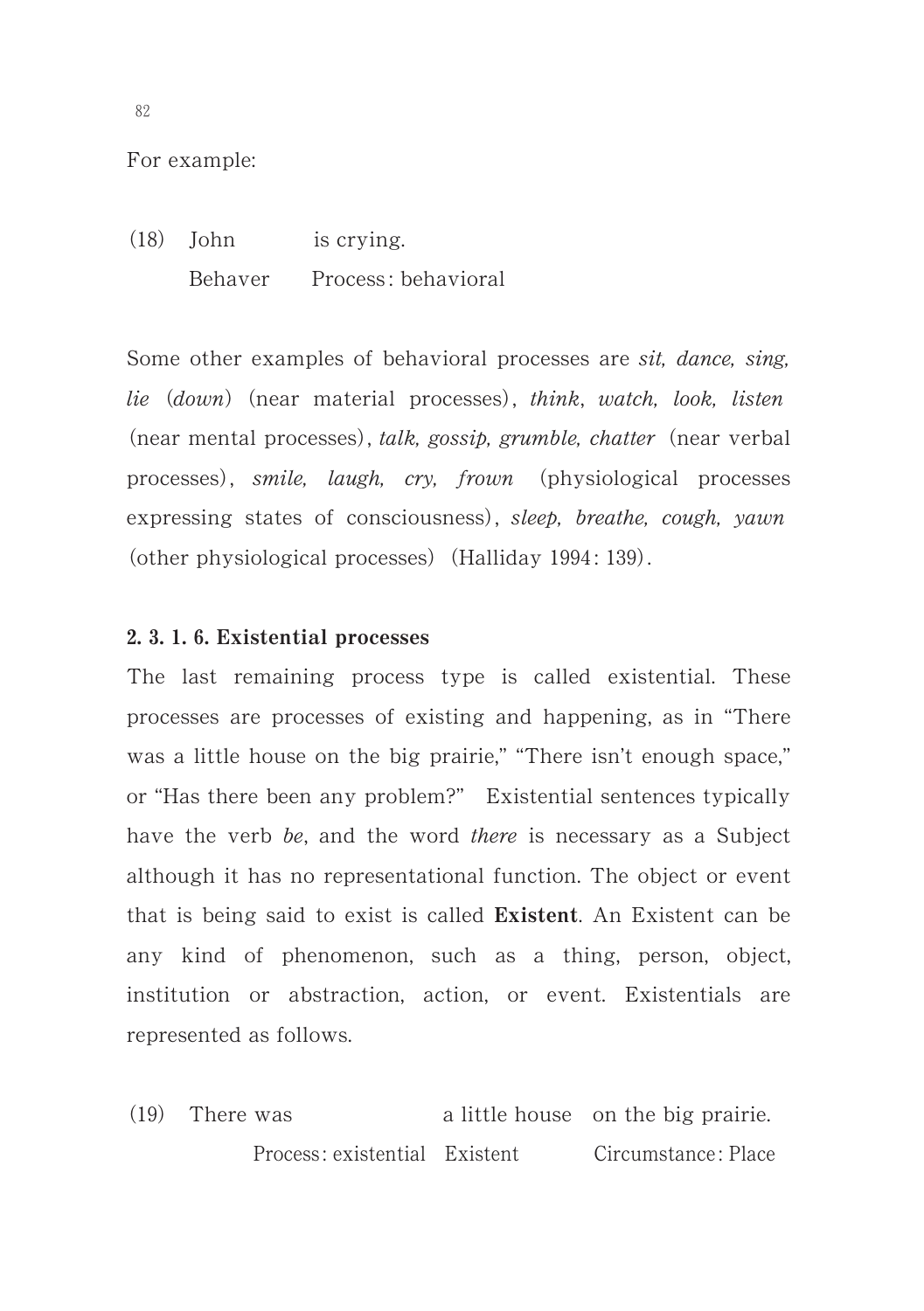Since no existential process example appears in the text considered in this article, no further explanation is needed.

So far we have seen the patterns of ideational realization from a semantico-grammatical perspective: i. e., the structural and semantic relationship within a sentence. However, the structural realization is not the only way of realizing ideation. Martin says that ideational contents (i. e., those expressed by transitivity patterns) can be "realized by lexical items rather than structures" (Martin 1992: 277-8; also Berry 1977b: 62; Fawcett 1980: 153, 218). In some cases "the ideational content is densely packed in nominal construction" (Halliday 1994: 352). For example, a sentence "the viaducts were constructed of masonry and had numerous arches in them" can be paraphrased nominally as "masonry viaducts of numerous arches" (Halliday 1994: 351-2). It will not be necessary to provide a complex, detailed analysis of this here. Suffice it to say that ideational content is realized in lexis as well as in grammatical relations.

In a simplest sense, there are two types of vocabulary : objective and subjective, although their boundary is not always clear-cut. Unlike those words that express an objective quality of a thing or situation, such as *red, yellow, striped, shiny, windy*, there are words that denote the speaker's subjective attitude towards a thing or situation, or those that may arouse a particular image in a reader/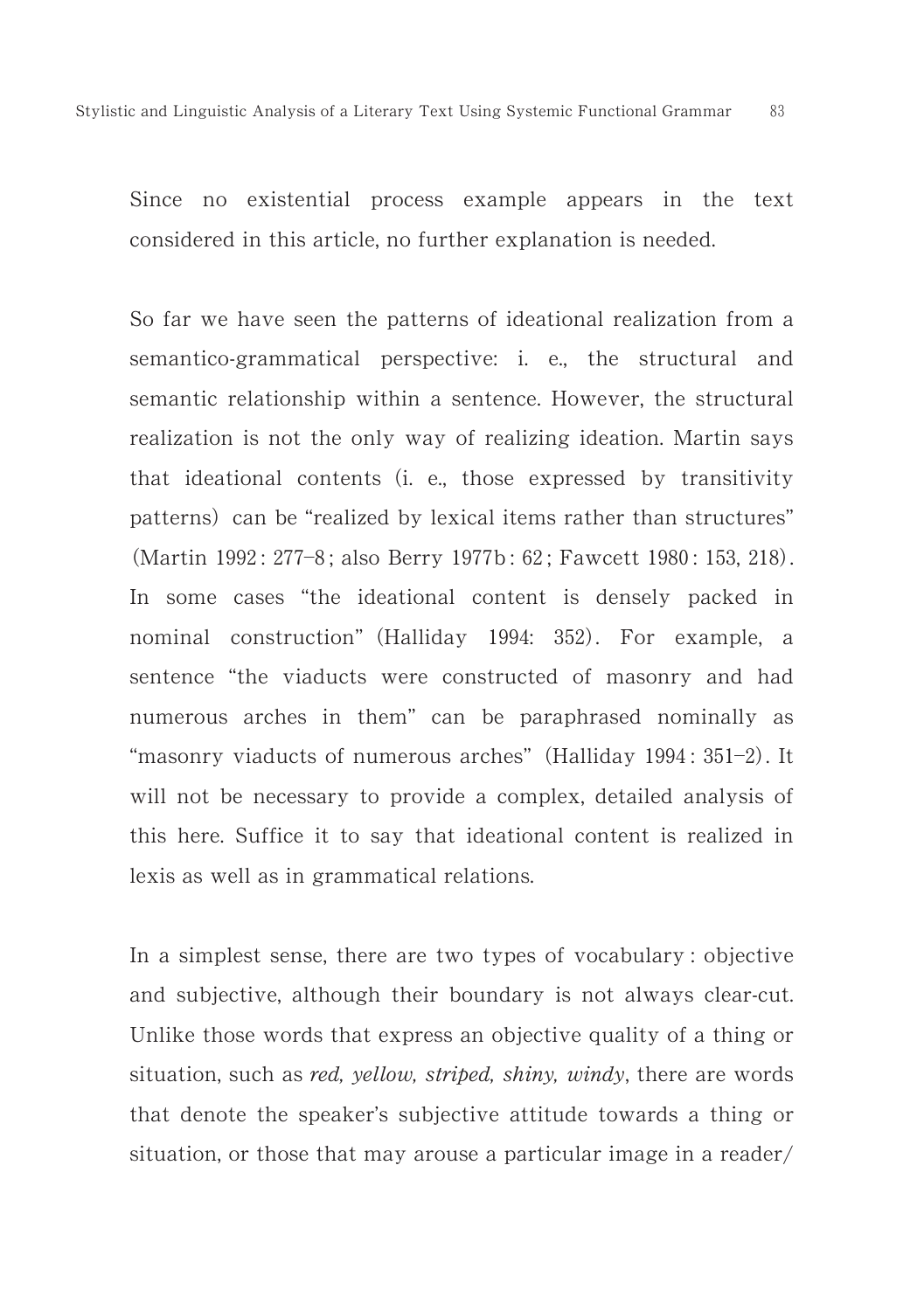hearer. Examples are lovely, attractive, fantastic, successful, valuable, meaningless. Halliday terms the latter type of vocabulary Attitudinal Epithets, and they represent an "interpersonal element" (see footnote 3), serving an "attitudinal function" (Halliday 1994: 184) in addition to the ideational function. These terms may also be called emotive terms; there are both positive and negative emotive terms. Most of them are adjectives, but adverbs and nouns engender the same effects too (e.g., *beautifully*, ruefully, superficially poverty, illness, success, inspiration, etc.). They are associated with certain images such as those of weakness and rough life or just the opposite, some of which are exploited in the text to be analyzed in section 4, to create a certain impact and effect in narrative discourse.

Some elements in the transitivity resources discussed so far, which include some process types and participant roles, are fully employed in the description of main characters and to maintain and enhance a certain flow of discourse, as we shall see in section ..

## 3. Carter's analysis of literary text

Now let us turn to a text analysis presented by R. Carter. Before conducting his analysis of actual text, he touches on a few concerns regarding the function of language in text. He maintains that, firstly, "language is not a neutral entity," and he challenges those who say that language is simply a neutral entity to convey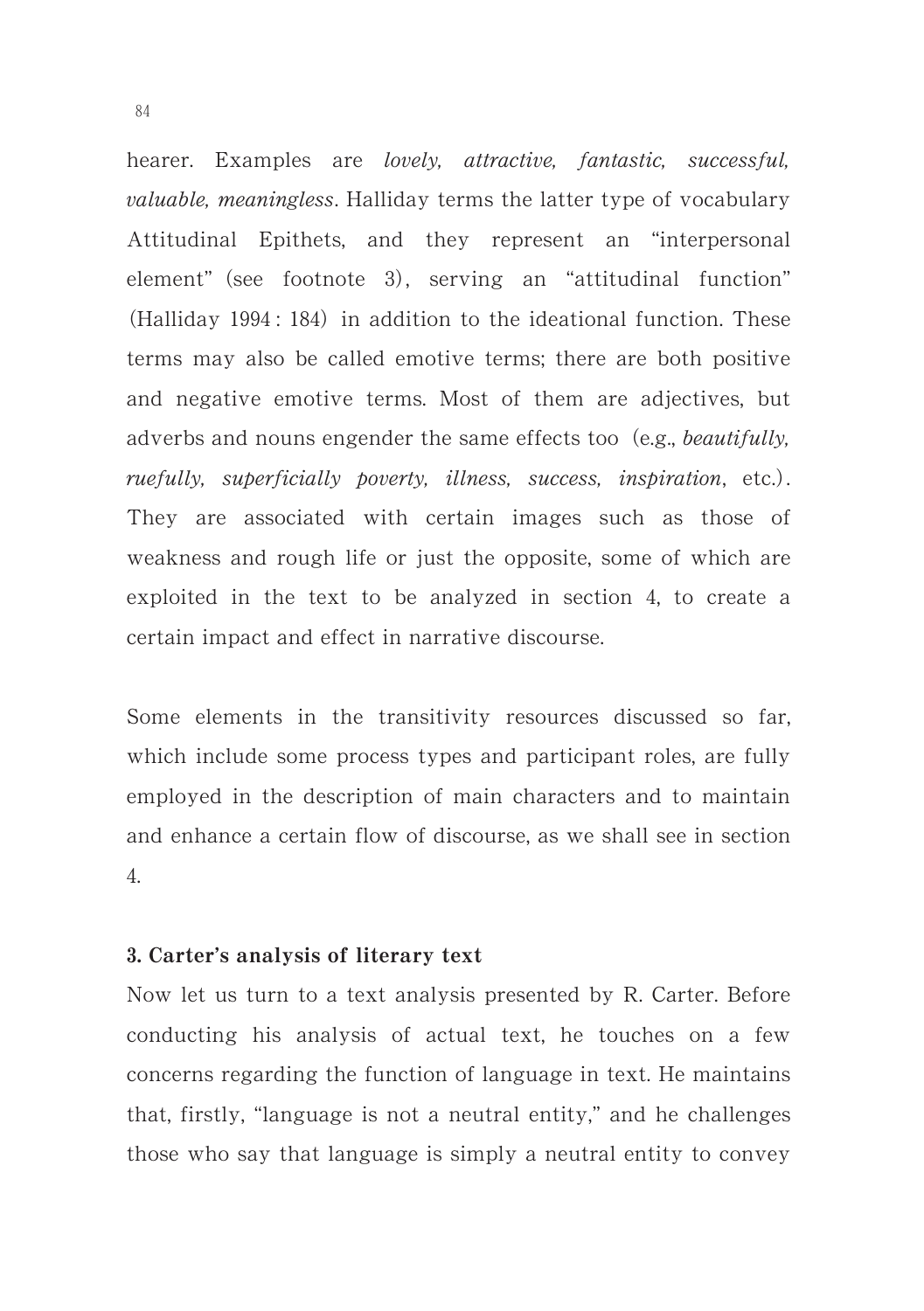ideas. Like Halliday and other linguistic functionalists, he says that "language always relates to specific texts and contexts and usually to a context determined by social and sociocultural factors." Secondly, he points out that language use is not independent "from the power of those who use it or control its use or enforce its use on others" (Carter 1997: 12). These remarks of his may sound extreme (not unusual for critical discourse analysts), but they have some truth in them. Acting on these views on language, Carter analyzes a text extracted from a story in a women's magazine. He argues that it is interesting to note the ways in which different patterns of language are related to the two main characters.

It had been so different three years ago, the night she'd met Stefan de Vaux. There'd been a party. Bella always threw a party when she sold a picture because poverty, she explained, was a great inspiration. She'd been wearing a brilliant blue caftan, her fair hair twisted on top of her head, the severity of it accenting her high cheekbones, the little jade Buddha gleaming on its silver chain round her neck.

Claire, pale from England and the illness that had allowed her to come to Tangier to recuperate, had been passed from guest to guest  $-$ "Ah, you're Bella's cousin" $-$ like a plate of canapés, she thought ruefully, attractive but unexciting. Until Stefan de Vaux had taken her out onto the balcony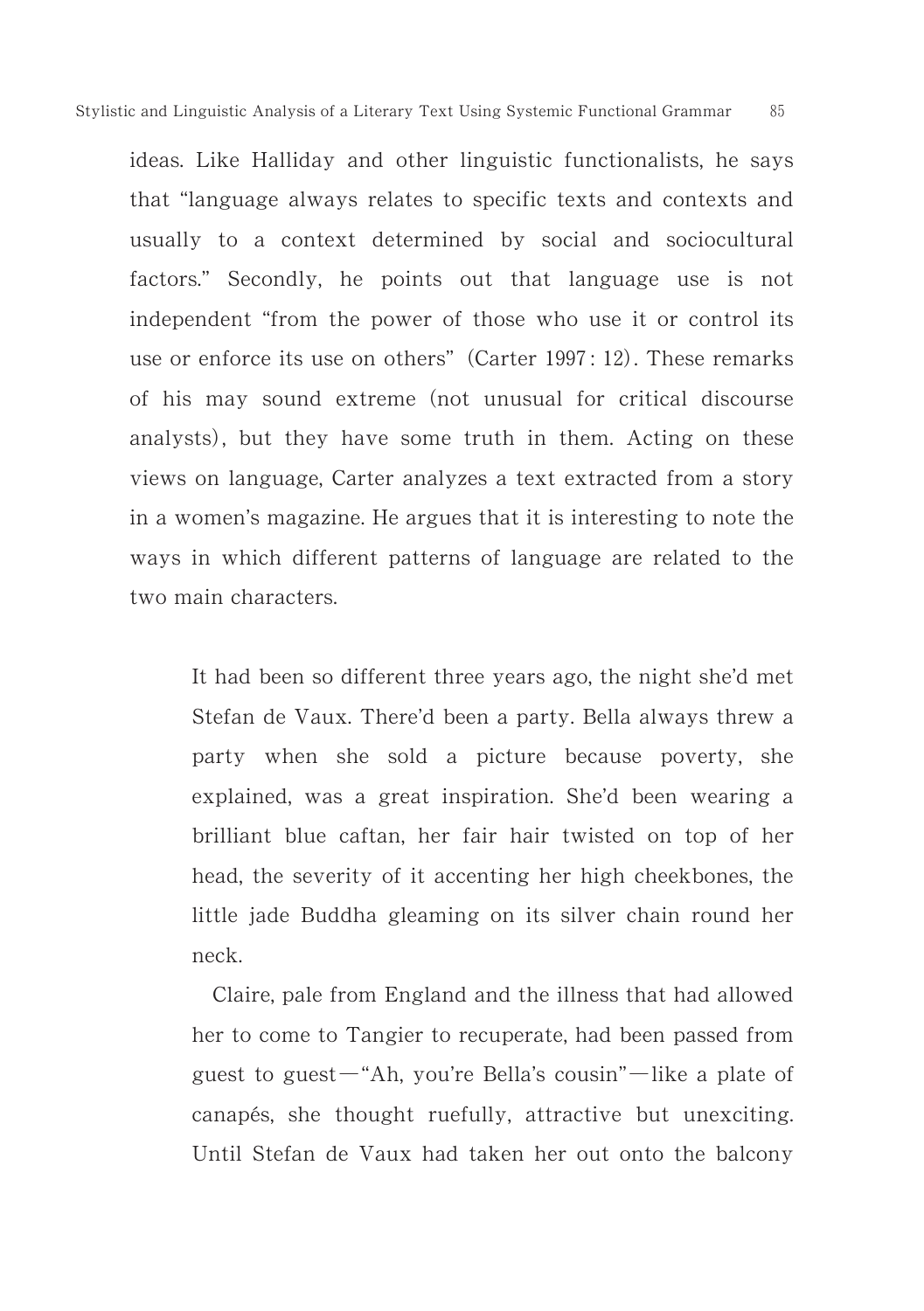and kissed her.

"Well?" he'd said softly, in his lightly accented voice, letting her go at last, and she had just stood there, staring at him, at his lean, outrageously handsome face, his laughing mouth, amber brown eyes. "Angry? Pleased? Shocked?" And she'd blushed furiously, feeling all three.

(My Weekly, 1 March 1987, cited in Carter 1997: 12)

It can be said that the plot of this story in a way represents that of the Cinderella story or is typical of the traditional success story of a female character. The Cinderella story goes that a girl named Cinderella was exploited and humiliated as a servant by her stepmother and stepsisters in a rich family. But she receives magical help from a fairy godmother to attend a royal ball, where she meets a handsome prince and attracts his attention, which brings triumphant rewards for her sufferings.

With regard to the language used, Carter argues that the transitive verbs are associated with male actions, e.g., "he (had) taken her out onto the balcony," "he kissed her," "he let her go." By contrast, the intransitive verbs are associated with female actions, e.g., Claire "just stood there" and "blushed." As examples of the most frequent intransitive verbs used in this sort of context, Carter lists smile, blush, stare, moan, and sigh. While Stefan de Vaux "takes actions and initiatives," Claire "has things done to her and is cast in a passive and helpless role" such as being "passed from guest to guest." Carter says "the syntactic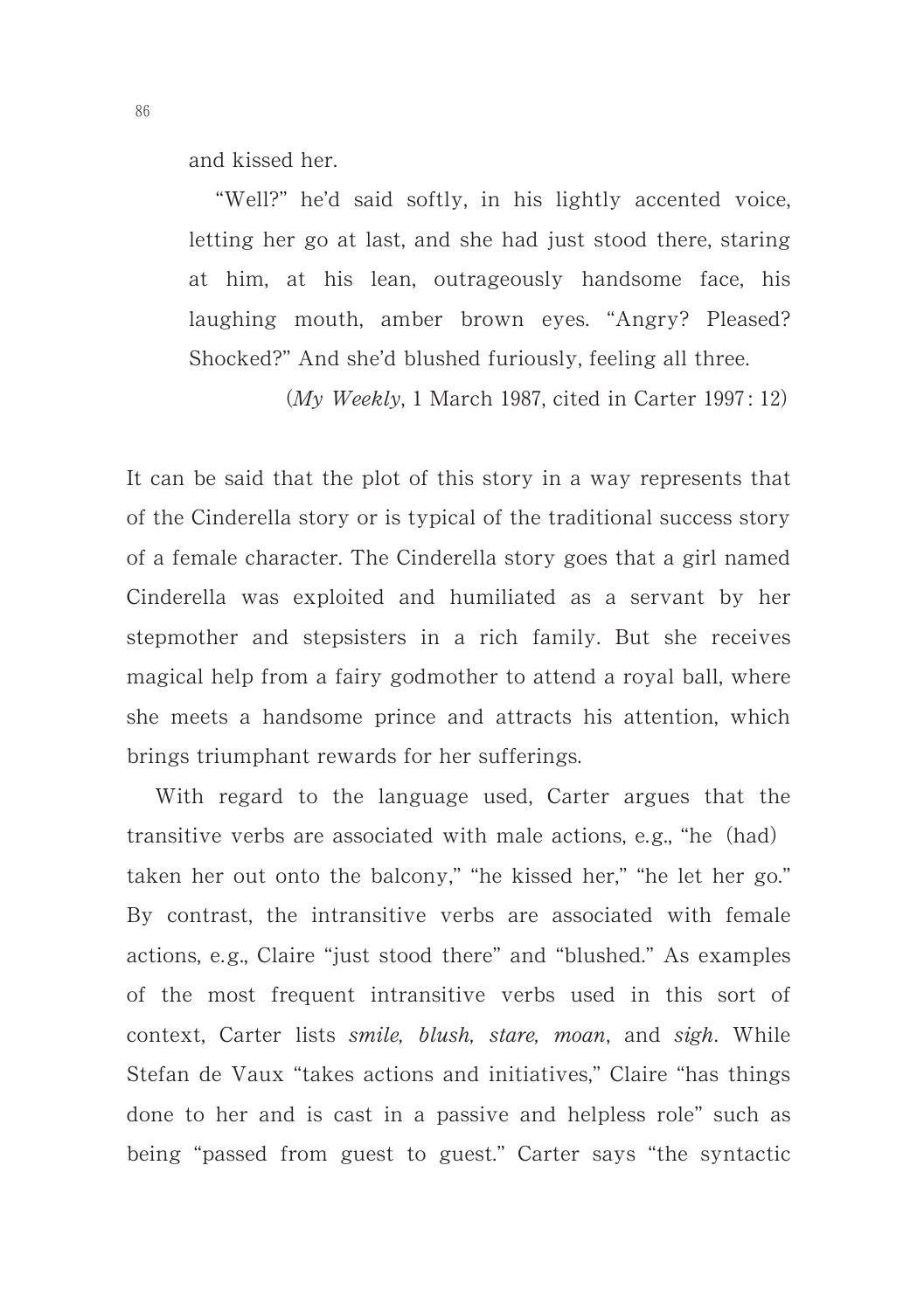choices here encode a conventional gender positioning of men and women, one frequently patterned in romances and stories in similar genres." He defines this language use as "the language of conquest and ownership" and the female character "doesn't resist the invasion, at least as long as he has title or money or a name like Stefan de Vaux" (Carter  $1997:13$ ).<sup>9)</sup>

## 4. Application of transitivity theory to the literary text: Expanding Carter's analysis

Carter's analysis of the behavior and action of the two main characters is sound but is mostly restricted to the use of verbs and whether they are transitive or intransitive. By using Halliday's transitivity framework based on meaning, a more detailed account can be made concerning the type of processes by which each of the two main characters is depicted. The following is a portion of the text, which I have analyzed semantically on the basis of Halliday's transitivity framework, with participant functions and process types given within square brackets. The second and third paragraphs are chosen because they illustrate the state of, and the interaction between, the two main characters well. Elements added to aid the understanding of the reader are given within round brackets.

Claire [Carrier], (being) [Process: relational, intensive] pale [Attribute] from England [Circumstance : Place] and the illness [Actor: nonintentional] that had allowed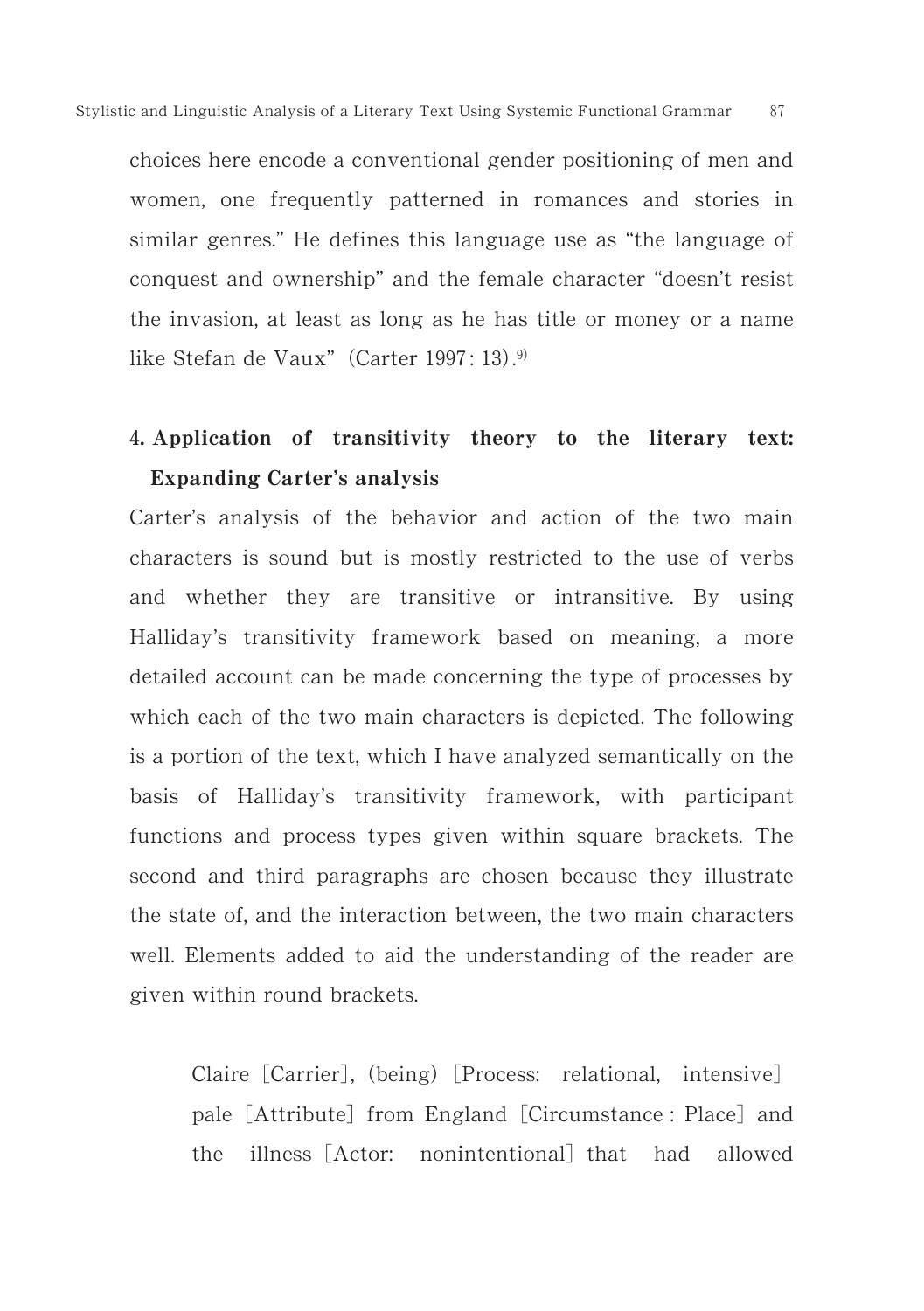[Process : material] her [Goal/Medium/Actor]<sup>10)</sup> to come to Tangier to recuperate, (Claire) [Goal/Medium] had been passed [Process: material] from guest to guest [Circumstance: Manner] - "Ah, you [Token]' re [Process : relational] Bella's cousin [Value]"—like a plate of canapés [Circumstance: Manner], she [Senser] thought [Process: mental, Cognition] ruefully [Circumstance: Manner], attractive but unexciting [Attribute]. Until Stefan de Vaux [Initiator/Agent] had taken [Process: material] her [Goal/ Medium] out onto the balcony [Circumstance: Place] and (Stefan de Vaux) [Agent] kissed [Process: material] her [Goal/Medium].

"Well?" [Verbiage] he [Sayer]'d said [Process: verbal] softly [Circumstance: Manner], in his lightly accented voice [Circumstance: Manner], (Stefan de Vaux) [Initiator/ Agent] letting [Process: material] her [Goal/Medium/ Actor]<sup>11)</sup> go [Process: material] at last [Circumstance: Manner], and she [Behaver] had just [Circumstance: Manner] stood [Process: behavioral] there [Circumstance: Place], staring [Process: behavioral] at him, at his lean, outrageously handsome face, his laughing mouth, amber brown eyes [Circumstance: Place, Motion to]. "(Are Process: Process: relational, intensive] you [Carrier]) Angry? [Attribute] (Are you [Senser]) Pleased? [Process: mental, Affection] Shocked? [Process: mental, Affection]" And she [Behaver]'d blushed [Process: behavioral] furiously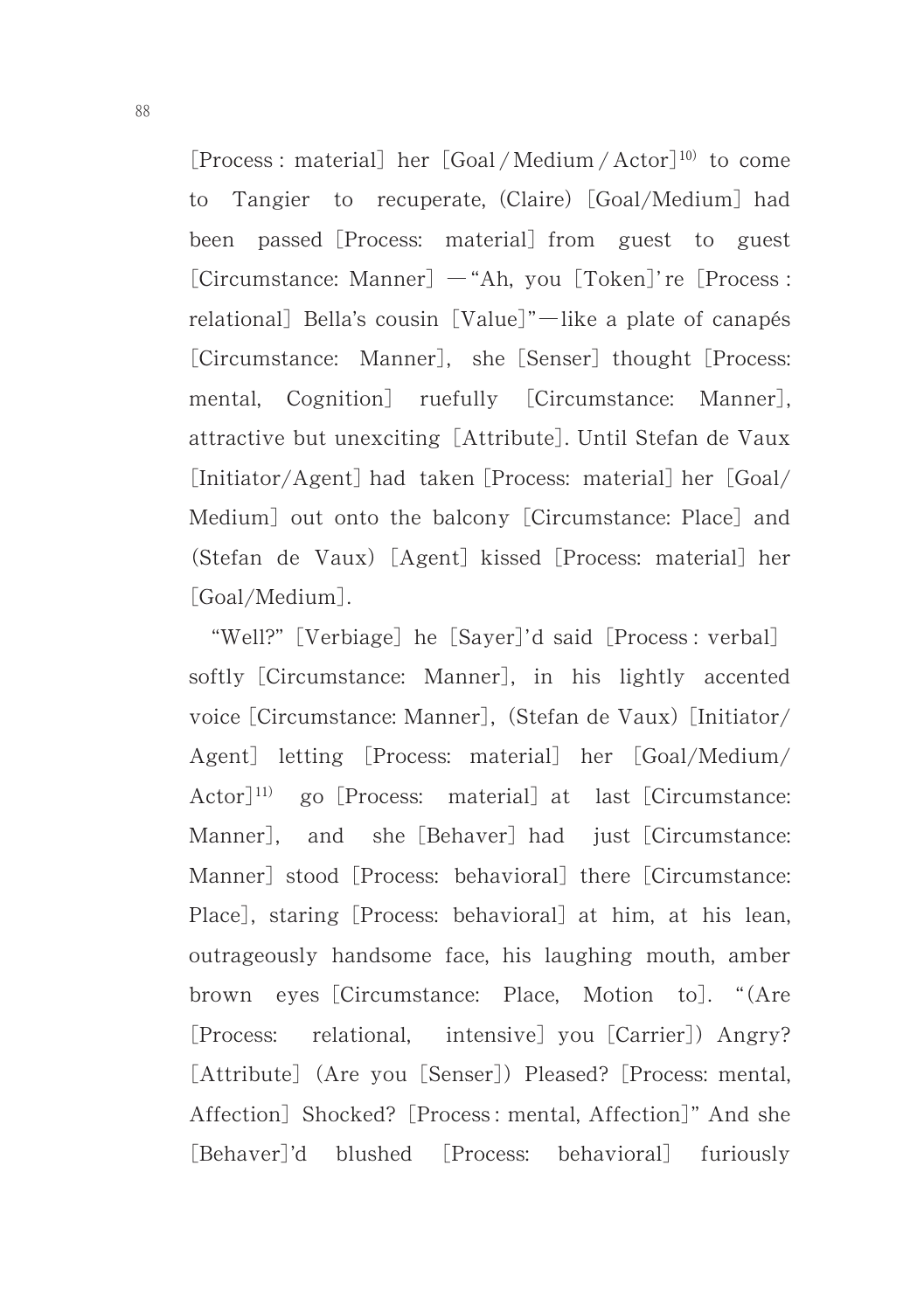[Circumstance: Manner], feeling [ feeling [Process: mental, Perception] all three [Phenomenon].

The table below systematizes the occurrence of each participant

|                                                           | Stefan de Vaux | Claire |
|-----------------------------------------------------------|----------------|--------|
| Initiator/Agent in material processes<br>(Goal-directed)  | 3              |        |
| Actor/Medium in material processes<br>(non-Goal-directed) |                |        |
| Goal/Medium in material processes                         |                | 5      |
| Sayer in verbal processes                                 |                |        |
| Senser in mental processes                                |                |        |
| Behaver in behavioral processes                           |                | 3      |
| Carrier/Token in relational processes                     |                | З      |

Table 1: The occurrence of participant functions of each character

function of Stefan de Vaux and Claire.

The statistical analysis clearly shows that Stefan de Vaux is involved in material processes mainly as an Initiator or an Agent in a Goal-directed material process, who affects and takes control of what is happening, e.g., "letting her go at last." He also acts as a Sayer in verbal process, a participant who voices and can influence others, e. g., "'Well?' he'd said softly, in his lightly accented voice." By contrast, Claire is mainly associated with Goal / Medium in material processes, e. g., "passed from guest to guest," Senser in mental processes, e.g., "feeling all three," Behaver in behavioral processes, e. g., "just stood there, staring at him…" and "blushed furiously," and Carrier or Token in relational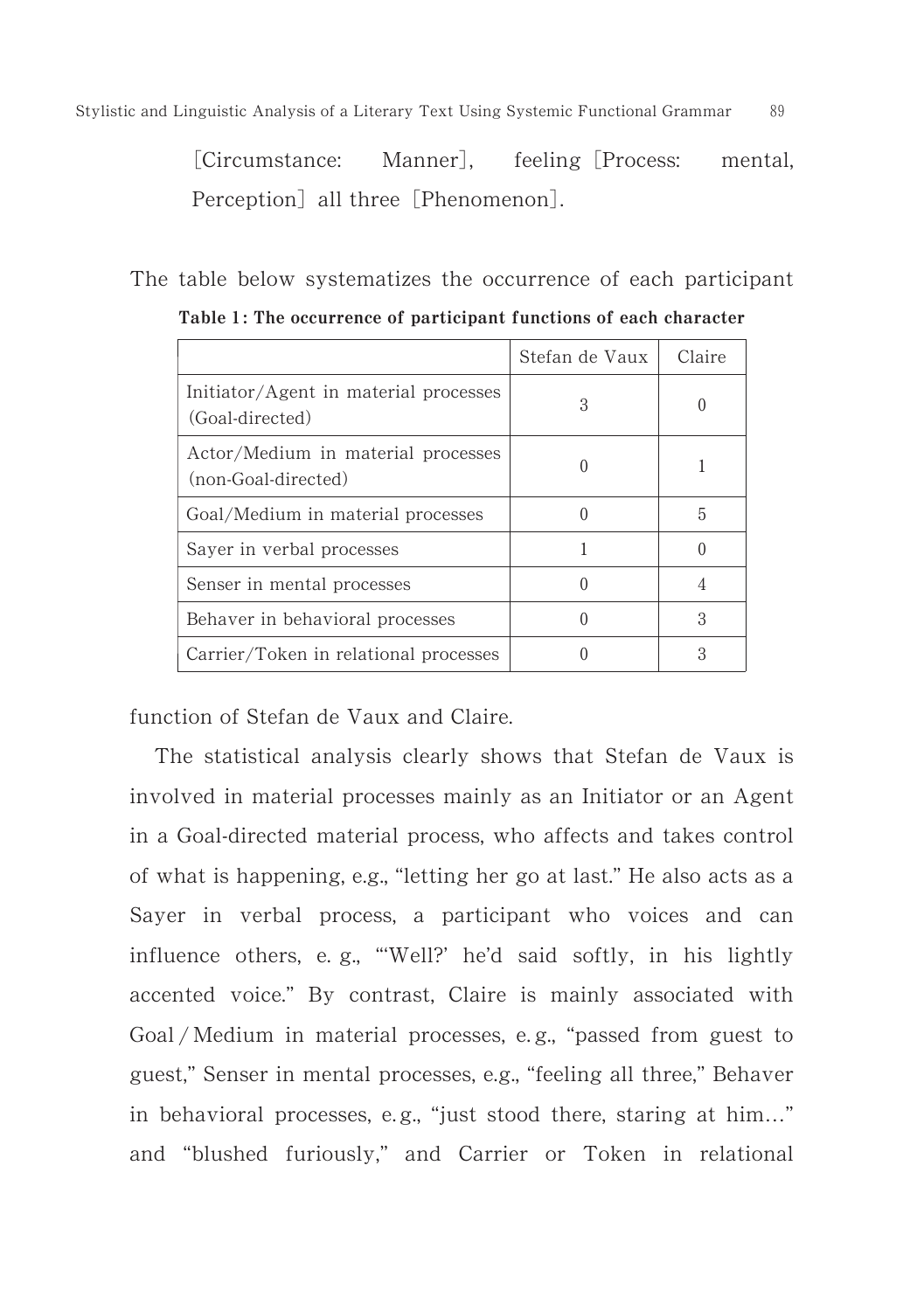processes, e. g., (being) "pale from England," "you're Bella's cousin," and (Are you) "Angry?", or an Actor in a non-Goaldirected material process, that is, Medium (see footnote 10), e.g., "to come to recuperate." These processes that Claire is involved in are mostly processes that are internalized and passivized and do not affect external events or other participants (at least not externally. A reversal of the conventional gender roles would produce a sentence like "Claire [Initiator/Agent] had taken [Process: material] him [Goal/Medium] out onto the balcony [Circumstance : Place]." Sentences of this sort are rarely found in such romantic fiction as this story, however.

Lexical choice also contributes to the discoursal flow. Emotive terms expressing weakness and femininity are associated with female characters (e.g., poverty, pale from England, the illness, recuperate, ruefully, attractive but unexciting). The first phrase that introduces Claire especially symbolizes her weak, passive, and socially lower status ; "Claire, pale from England and the illness that had allowed her to come to Tangier to recuperate, had been passed from guest to guest." The sentence suggests that, if she hadn't fallen ill she would not even have been allowed to take time to recover from her tough life. Usually, the Subject of a causative sentence such as this, is an element stronger than the Object, e.g., The employer allowed the employee to take the day off. But here the Subject (Causer/Initiator) is *illness*, which itself projects an image of weakness, and it suggests Claire's very oppressed status, which may attract a reader's sympathy. By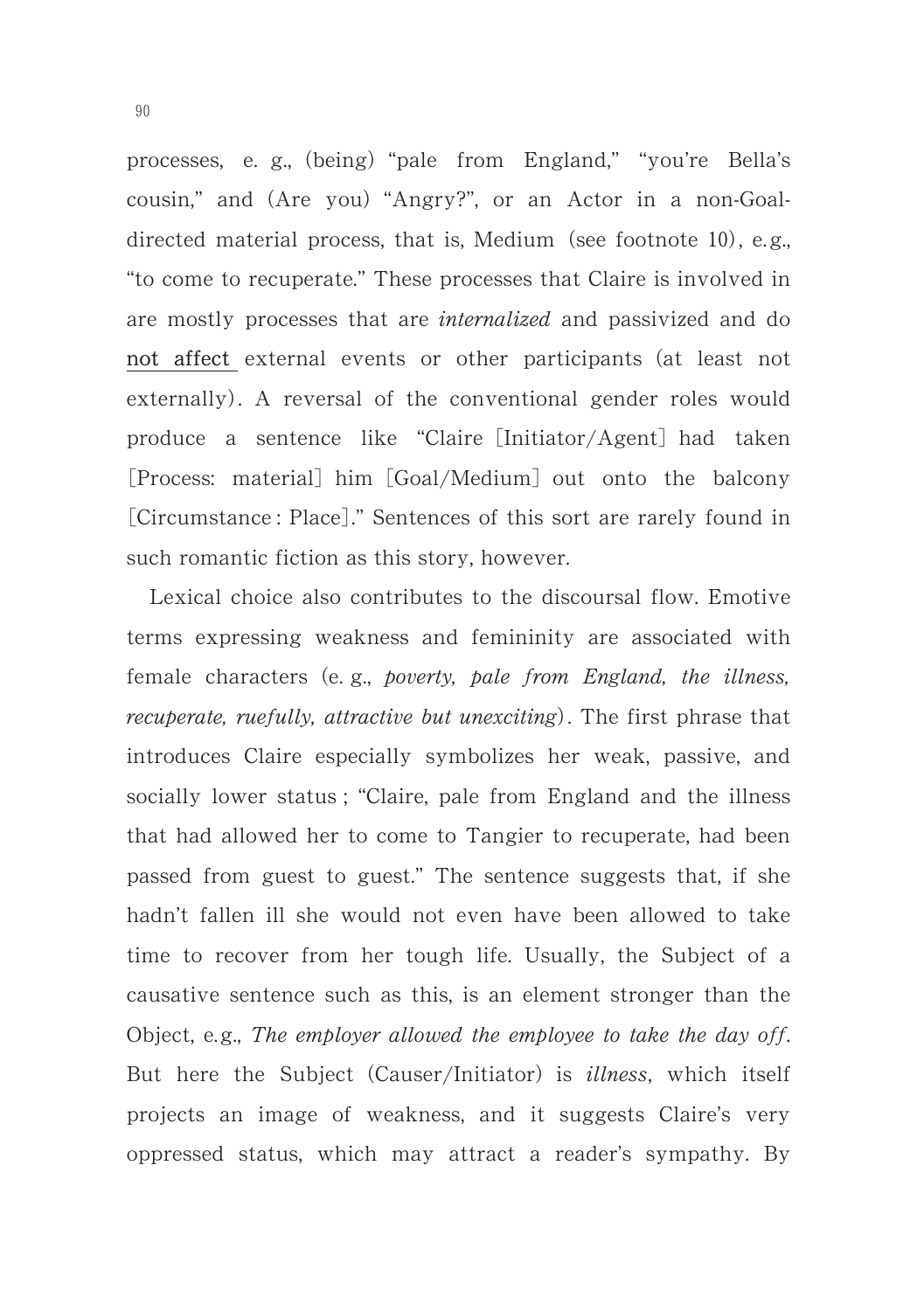contrast, as the name Stefan de Vaux and the expression outrageously handsome face, suggest, the male character is depicted as an ideal model of status and power. So the contrast between the two main characters portrays the gender relations and ideologies that society stereotypically presents, constructs, and reproduces. Furthermore, the adoption of some French-sounding or French-origin words, not purely English words, such as Bella and Stefan de Vaux, adds to the story some noble connotations associated with the romantic dreams female readers may cherish. Also, setting this story in Tangier reflects a longing for a paradise in a far-off foreign country. Tangier in Morocco is at the crossroads of European, African, and Islam civilizations, where the Mediterranean meets the Atlantic Ocean. Tangier is a famous resort area where the sun shines down on a magnificent bay below lush green hills. Claire, who was introduced as "pale from England," at the outset, is portrayed as being plunged into a dream world in a faraway foreign country, in a way that awakens subconscious associations with the Cinderella story.

## 5. Conclusion

This article aims at investigating the relationship between linguistic structures and socially constructed meaning in a narrative text. As I hope it has shown, by using some process types (e.g., material process, mental process) and participant functions (e. g., Actor/Agent, Senser, Carrier) in Halliday's transitivity theory, certain patterns can be isolated within a text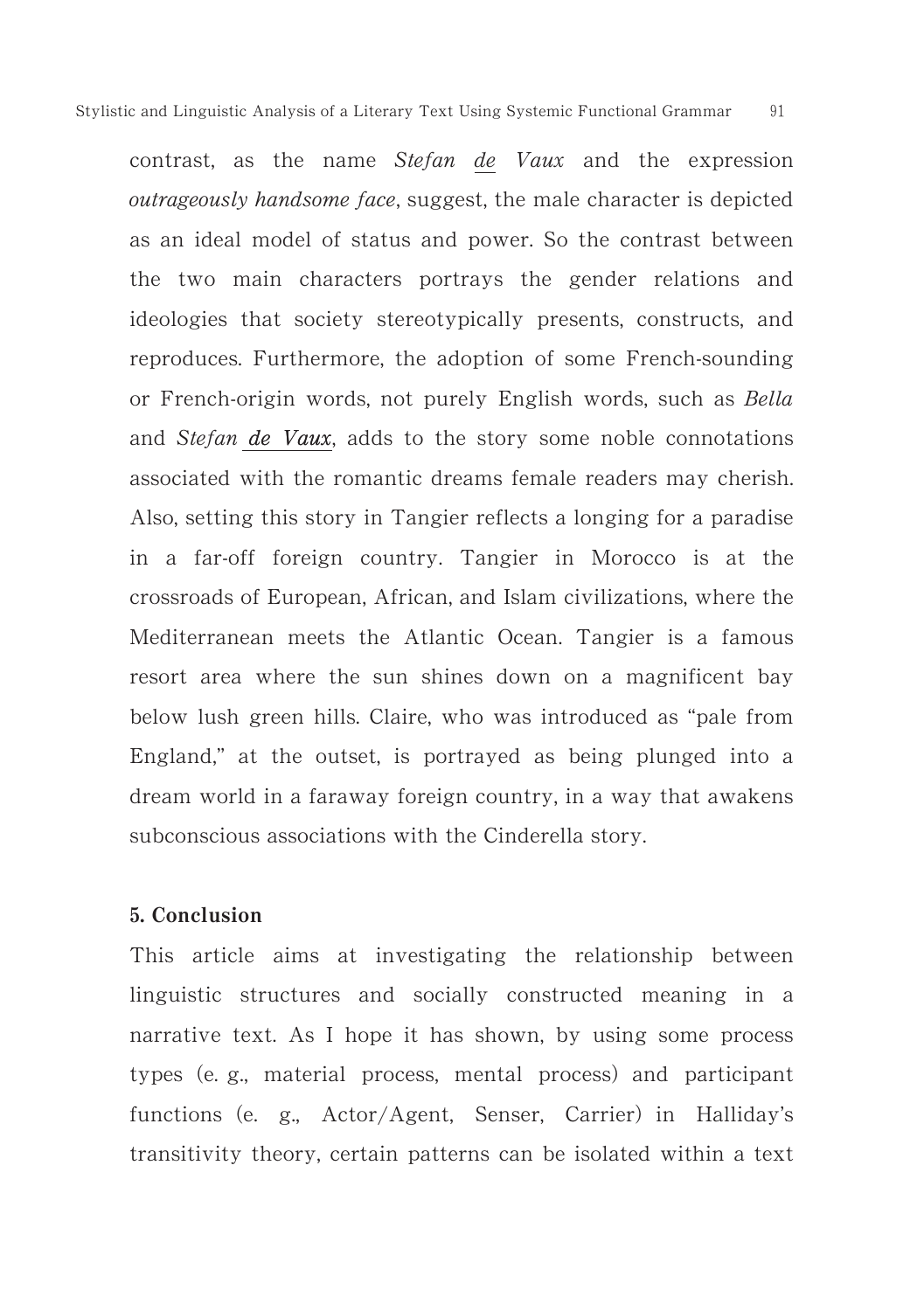so as to offer an objective linguistic foundation for interpreting the text. All of the transitivity resources discussed in this article, including some process types and lexis associated with the description of the main characters, can be exploited by the author in order to maintain and enhance a flow of discourse that represents participants interacting in a stereotypical portrayal of gender relations.

One may ask whether the author of the text considered was aware of the linguistic functions and terms discussed in this paper, in order to consciously create the discoursal flow reflecting power relations. Probably not. The linguistic choices for describing each character in the text may not necessarily have been made because of conscious grammatical use by the author, but rather because the "semantic pressure" (Halliday 1994: xxiv) from the discourse for creating romance stories like the one reflecting conventional gender relations partially seen in this article, favored the selection of certain grammatical and process patterns for each character in the story. The significance of the semantico-grammatical choices for romance stories is the choice of one form over another, and not that given meanings inhere in given structures.

As I said at the start, I hope that this study will contribute towards an understanding of how linguistic and stylistic analysis of a text can be used extensively to clarify features and meanings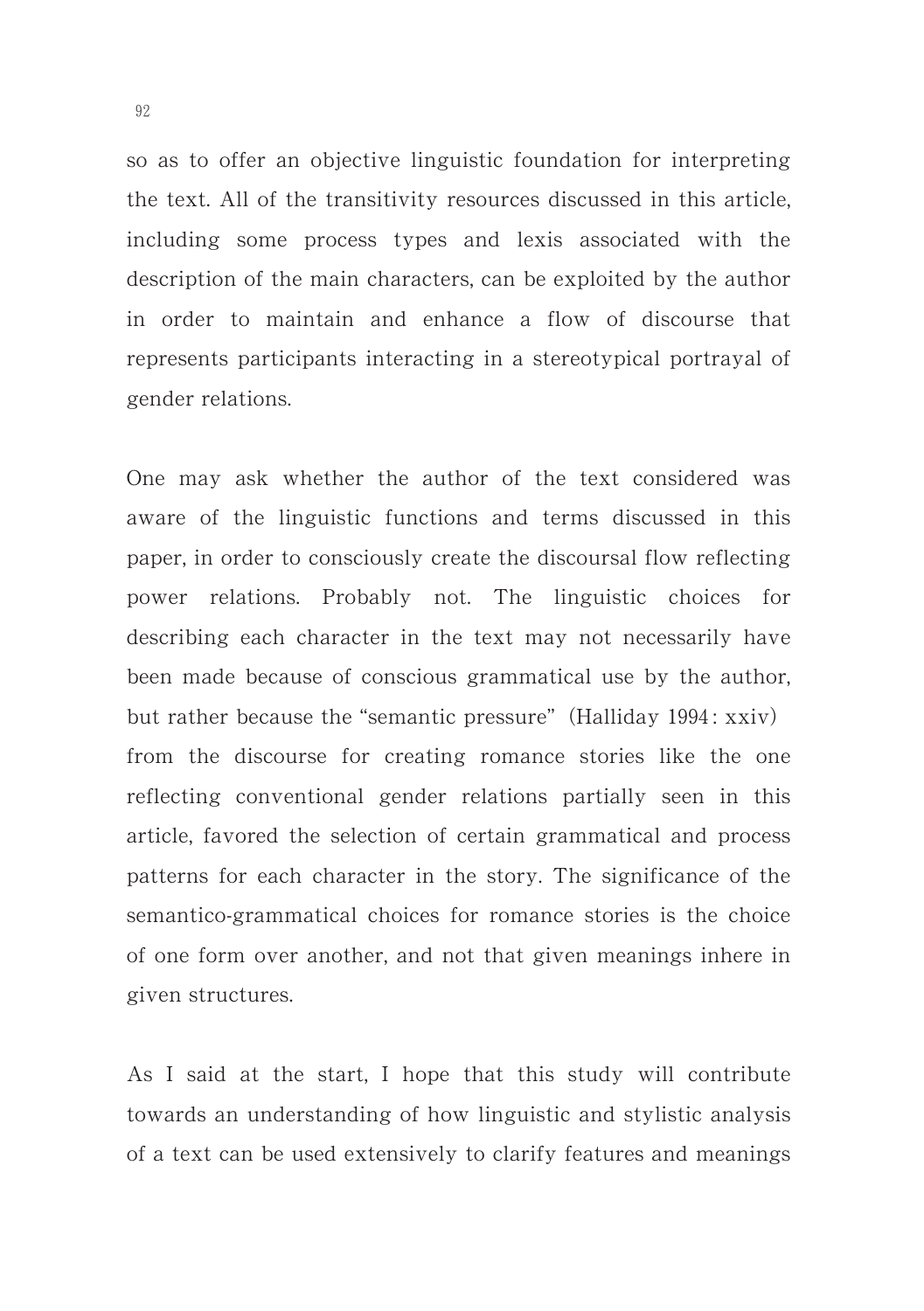in any text—whether they are conventional or nonconventional patterns in illustrating participants and events in the story. The analytical method can be used successfully in either literary texts (including personal narratives or diaries) or nonliterary texts (including newspaper reports or articles or advertisements).

93

## **Notes**

- $\left(1\right)$  I would like to express my gratitude to Edmund Skrzypczak for proofreading an earlier version of this paper and giving me helpful suggestions.
- , Abstracts are summaries of the entire narrative at its beginning, Orientations are accounts that give the setting or context of a narrative, Complicating Actions are specific events that actually take place, Evaluations are accounts that tell the listener or reader what to think about a person, thing, place, event, or the entire experience described in a narrative, Resolutions are reports as to what finally happened, and Codas are formal endings of a narrative. Of these, Orientations, Complicating Actions, and Evaluations are essential elements in narrative telling. Labov and Waletsky claim that stories of personal experience make the simplest, but most basic, narrative structures (see Labov and Waletsky 1967 for details).
- 3) The ideational function is one of the three metafunctions that together characterize the passage of discourse in systemic functional linguistics. They are the ideational (what is going on), the interpersonal (who are taking part), and the textual (how the message is structured) functions.
- 4) Systemic grammarians use the term *clause* for sentence.
- 5) Notes on technical terms:

Actor/Agent: These terms are used almost synonymously at least for the purpose of this paper. In Halliday's functional grammar Agent, which appears in ergative interpretation (see section  $2, 3, 1, 1$ .), can be understood as a subtype of Actor; Actor is a doer in a broad sense while Agent is an entity whose action is particularly targeted at a Goal, e.g., *John kicked a ball*.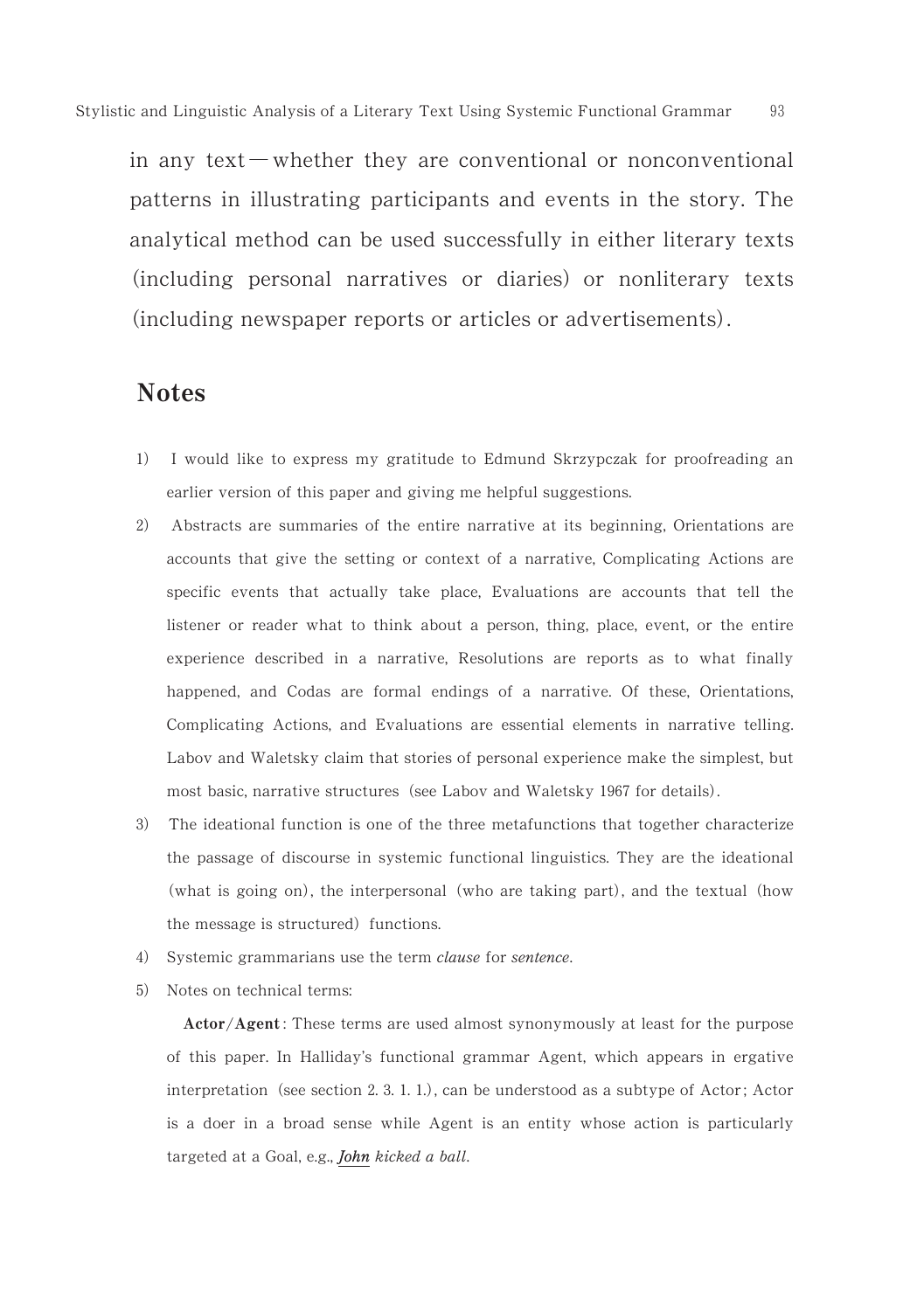Goal/Patient/Affected : These terms are also used by different writers in the field to cover much the same meaning. This paper mostly uses the term Goal, following Halliday's terminology. In the sentence *John kicked a ball*, a ball can be a Goal/ Patient/Affected/Medium. In We lost in a close game, we is a Medium in an ergative interpretation.

- 0- In traditional grammar, a transitive verb is one that requires an Object to be completed. The sentence John kicked a ball has the transitive verb kick. Intransitive verb does not require an Object. Thus, Time flies like an arrow contains the intransitive verb flies.
- 7) Systemic grammarians use the term group for phrase although they are not synonymous in a strict sense.
- 8) The process performed by an animate Actor is called Action process (e.g., *John* opened the door, The boy fell over, while an inanimate Actor is referred to as Event process (e.g., The car backfired). Action process can be further divided into Intention Process, in which the animate Actor performs intentionally (e.g., *John opened the* door), and Supervention Process, in which the process just happens to the Actor without his or her intention (e.g., The boy fell over).
- 9) The existence of de in a name traditionally suggests that he (she) is from a prestigious family in Europe.
- 10) In this sentence, "her" (Claire) has several roles. As an Object of "allowed," it has the roles Goal / Medium. As a Subject (doer) of "come to Tangier to recuperate," Claire has the roles Actor/Medium.
- 11) In this sentence also, "her" (Claire) has several roles. As an Object of "let," it has the roles Goal / Medium. As a Subject (doer) of "go," Claire has the roles Actor / Medium.

## Bibliography

- Bell, A. (2000) "News Stories as Narratives," in A. Jaworski and N. Coupland (eds.): 236-251.
- Berry, M. (1977 a) Introduction to Systemic Linguistics: Structures and Systems. Vol. 1. London: Batsford.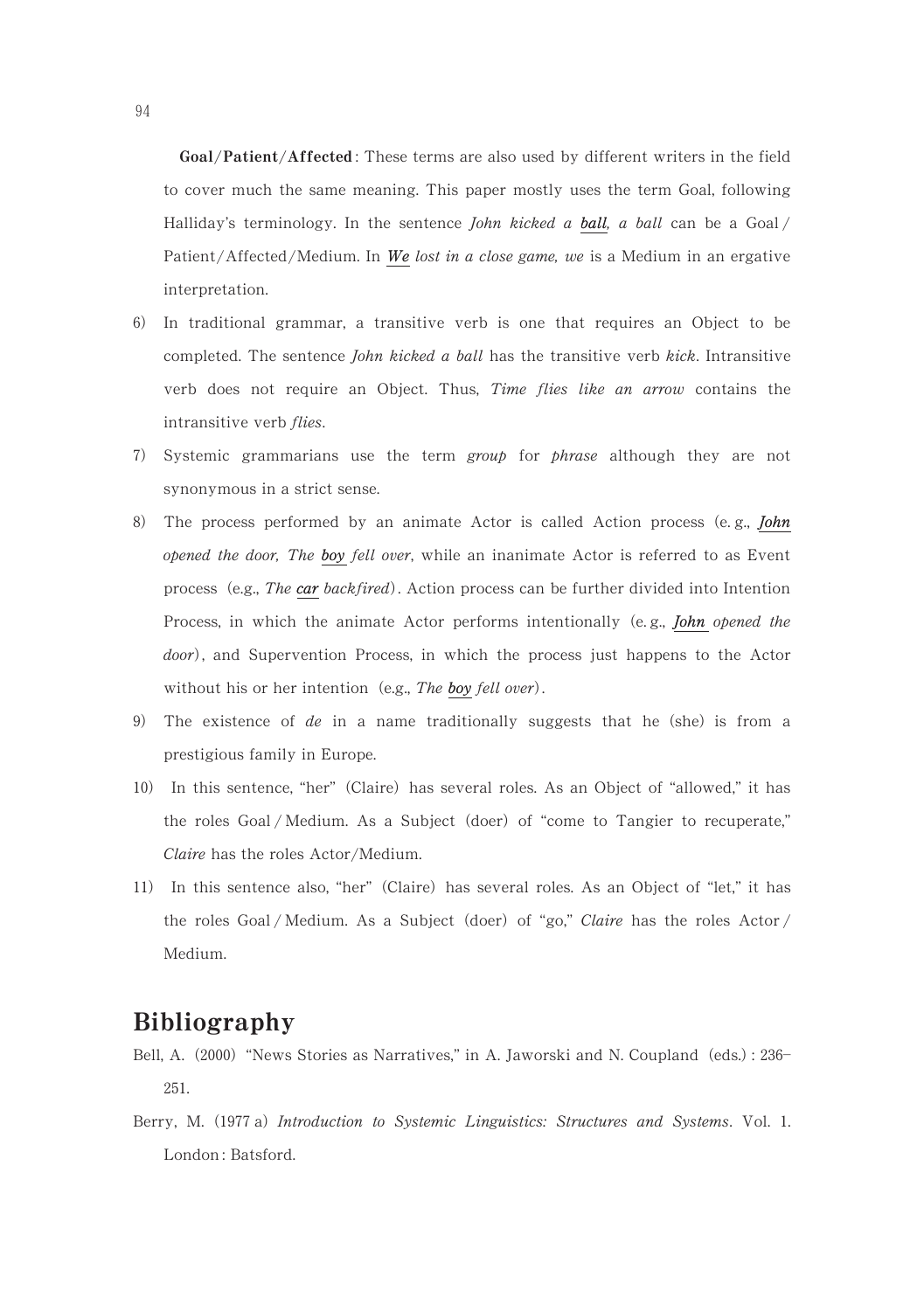- Berry, M. (1977b) Introduction to Systemic Linguistics : Levels and Links. Vol. 2. London : Batsford.
- Burton, D. (1982) "Through Glass Darkly: Through Dark Glasses," in R. Carter (ed.): 194  $-214.$
- Carter, R. (ed.) (1982) Language and Literature: An Introductory Reader in Stylistics London : Unwin Hyman.
- Carter, R. (1997) Investigating English Discourse: Language, Literacy and Literature. London : Routledge.
- Chatman, S. (ed.) (1971) Literary Style: A Symposium. New York and London : Oxford University Press.
- Davidse, K. (1992) "Transitivity/Ergativity: The Janus-headed Grammar of Actions and Events," in M. Davies and L. Ravelli (eds.): 105-135.
- Davies, A. (2005) A Glossary of Applied Linguistics. Edinburgh : Edinburgh University Press.
- Davies, M. and L. Ravelli (eds.) (1992) Advances in Systemic Linguistics: Recent Theory and Practice. London and New York : Pinter.
- Eggins, S. (1994) An Introduction to Systemic Functional Linguistics. London: Pinter.
- Fairclough, N. (1995) Media Discourse. London: Edward Arnold.
- Fairclough, N. (1989) Language and Power. Essex: Longman.
- Fawcett, R. (1980) Cognitive Linguistics and Social Interaction: Towards an Integrated Model of a Systemic Functional Grammar and the Other Components of an Interacting Mind. Exeter & Heidelberg : University of Exeter & Julius Groos.
- Fawcett, R. (1987) "The Semantics of Clause and Verb for Relational Processes in English," in M. A. K. Halliday and R. Fawcett (eds.): 130-183.
- Fowler, R. (1977) Linguistics and the Novel. London: Methuen.
- Fowler, R. (1986) Linguistic Criticism. Oxford: Oxford University Press.
- Fowler, R., B. Hodge, G. Kress, and T. Trew (eds.) (1979) *Language and Control.* London Routledge & Kegan Paul.
- Fowler, R. and G. Kress (1979) "Critical Linguistics," in R. Fowler et al. (eds.): 185-213
- Halliday, M. A. K. (1971) "Linguistic Function and Literary Style: An Inquiry into the Language of William Golding's The Inheritors," in S. Chatman (ed.): 330-368.